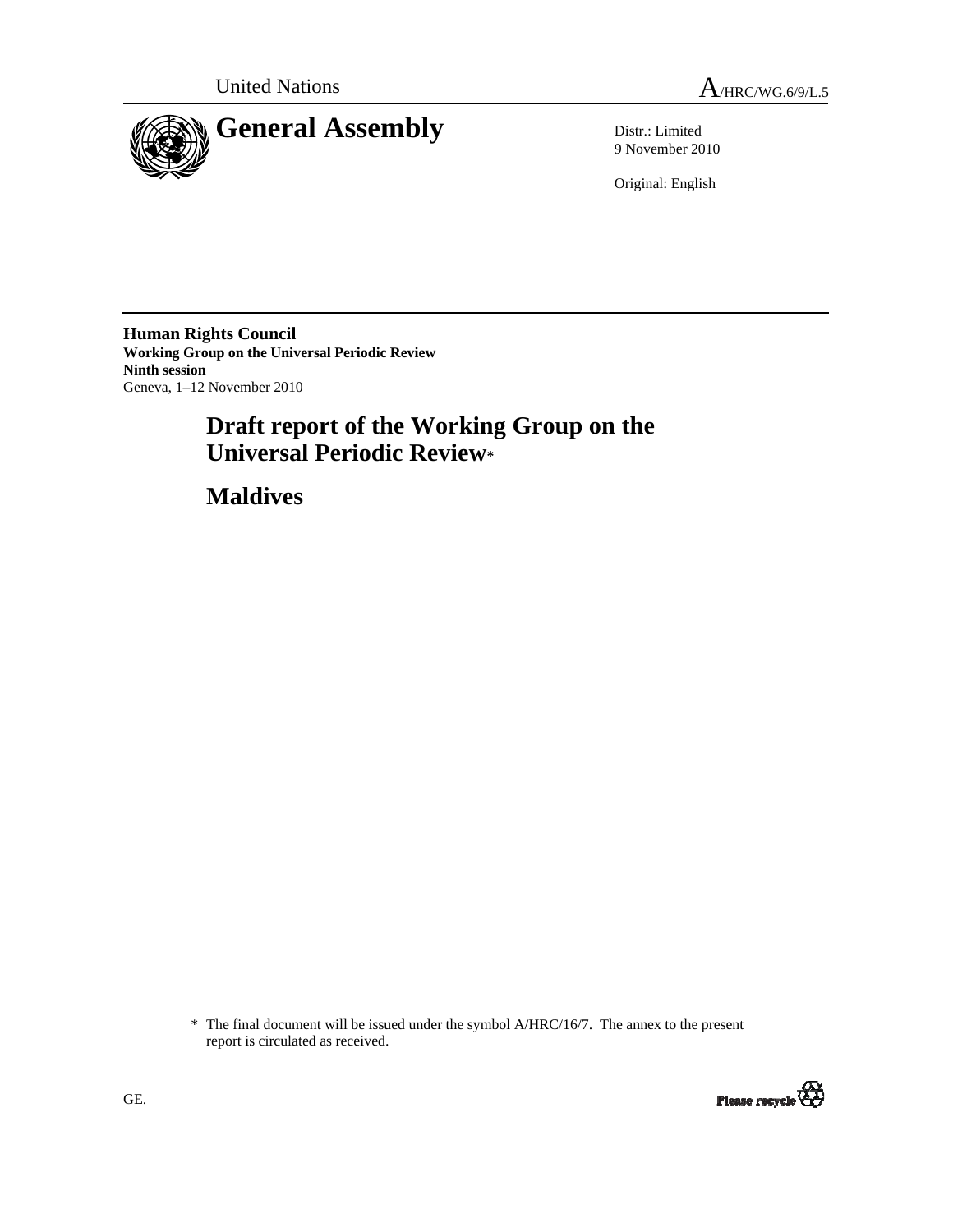### **A/HRC/WG.6/9/L.5**

# Contents

|    |       | Paragraphs  | Page          |
|----|-------|-------------|---------------|
|    |       | $1 - 4$     | 3             |
|    |       | $5 - 99$    | 3             |
|    | А.    | $6 - 35$    | $\mathcal{Z}$ |
|    | В.    | $36 - 99$   | 6             |
| Н. |       | $100 - 101$ | 14            |
|    | Annex |             |               |
|    |       |             | 23            |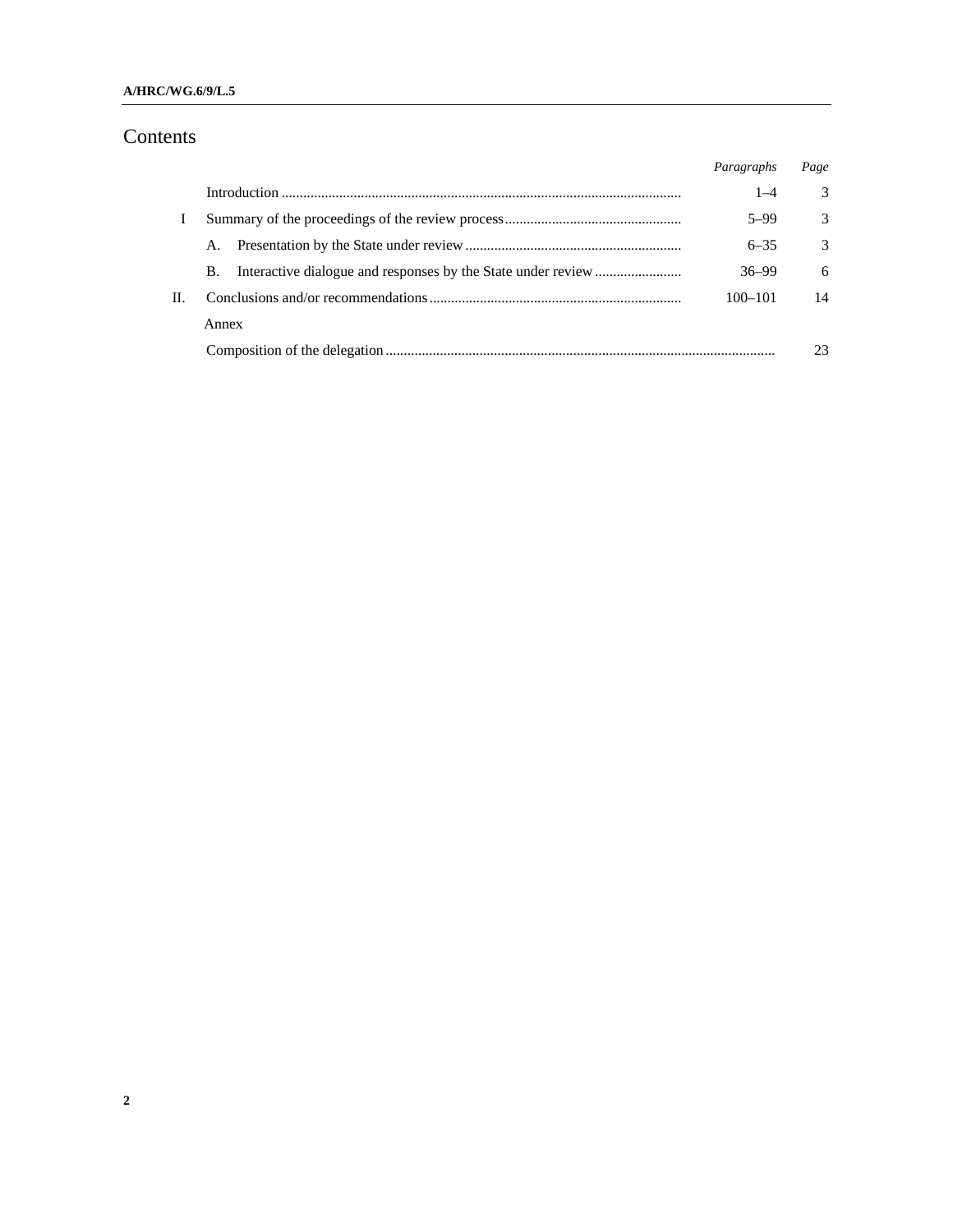# **Introduction**

1. The Working Group on the Universal Periodic Review, established in accordance with Human Rights Council resolution 5/1, held its ninth session from 1 to 12 November 2010. The review of Maldives was held at the 5th meeting, on 3 November 2010. The delegation of Maldives was headed by the Minister for Foreign Affairs, His Excellency Dr. Ahmed Shaeed. At its meeting, held on 5 November 2010, the Working Group adopted the report on Maldives.

2. On 21 June 2010, the Human Rights Council selected the following group of rapporteurs (troika) to facilitate the review of Maldives: Ecuador, Ghana and Jordan.

3. In accordance with paragraph 15 of the annex to resolution 5/1, the following documents were issued for the review of Maldives:

 (a) A national report submitted/written presentation made in accordance with paragraph 15 (a) (A/HRC/WG.6/9/MDV/1);

 (b) A compilation prepared by the Office of the United Nations High Commissioner for Human Rights (OHCHR) in accordance with paragraph 15 (b) (A/HRC/WG.6/9/MDV/2) and a corrigendum (A/HRC/WG.6/9/MDV/2/Corr.1);

 (c) A summary prepared by OHCHR in accordance with paragraph 15 (c) (A/HRC/WG.6/9/MDV/3).

4. A list of questions prepared in advance by the Czech Republic, Denmark, Germany, the Netherlands, Norway, Slovenia, Sweden and the United Kingdom of Great Britain and Northern Ireland was transmitted to Maldives through the troika. Those questions are available on the extranet of the universal periodic review.

### **I. Summary of the proceedings of the review process**

5. During the interactive dialogue, statements were made by 49 delegations. A number of delegations commended Maldives for the self-critical approach taken in its national report and presentation, and noted the broad consultation process with stakeholders, including civil society organizations, in the preparation of the national report. Several delegations also noted with appreciation the country's transition to democracy and the holding of elections and the enactment of a new Constitution in 2008. Recommendations made during the interactive dialogue are listed in chapter II of the present report.

#### **A. Presentation by the State under review**

6. Maldives acknowledged the great value of the universal periodic review process, which provided an opportunity for a small nation of 350,000 people to listen to the views of other States and to be guided by them. It stated that both the Human Rights Commission of Maldives and non-governmental organizations had played key roles in helping the Government to prepare the national report.

7. Maldives had its first-ever democratically elected Government, sworn in after a peaceful ballot and an orderly transfer of power. Maldives had a new Constitution, which guaranteed full enjoyment of human rights for all. There was effective separation of powers among the executive, legislative and judicial branches, and there were independent courts, political parties, a free press, registered human rights non-governmental organizations, and the National Human Rights Commission.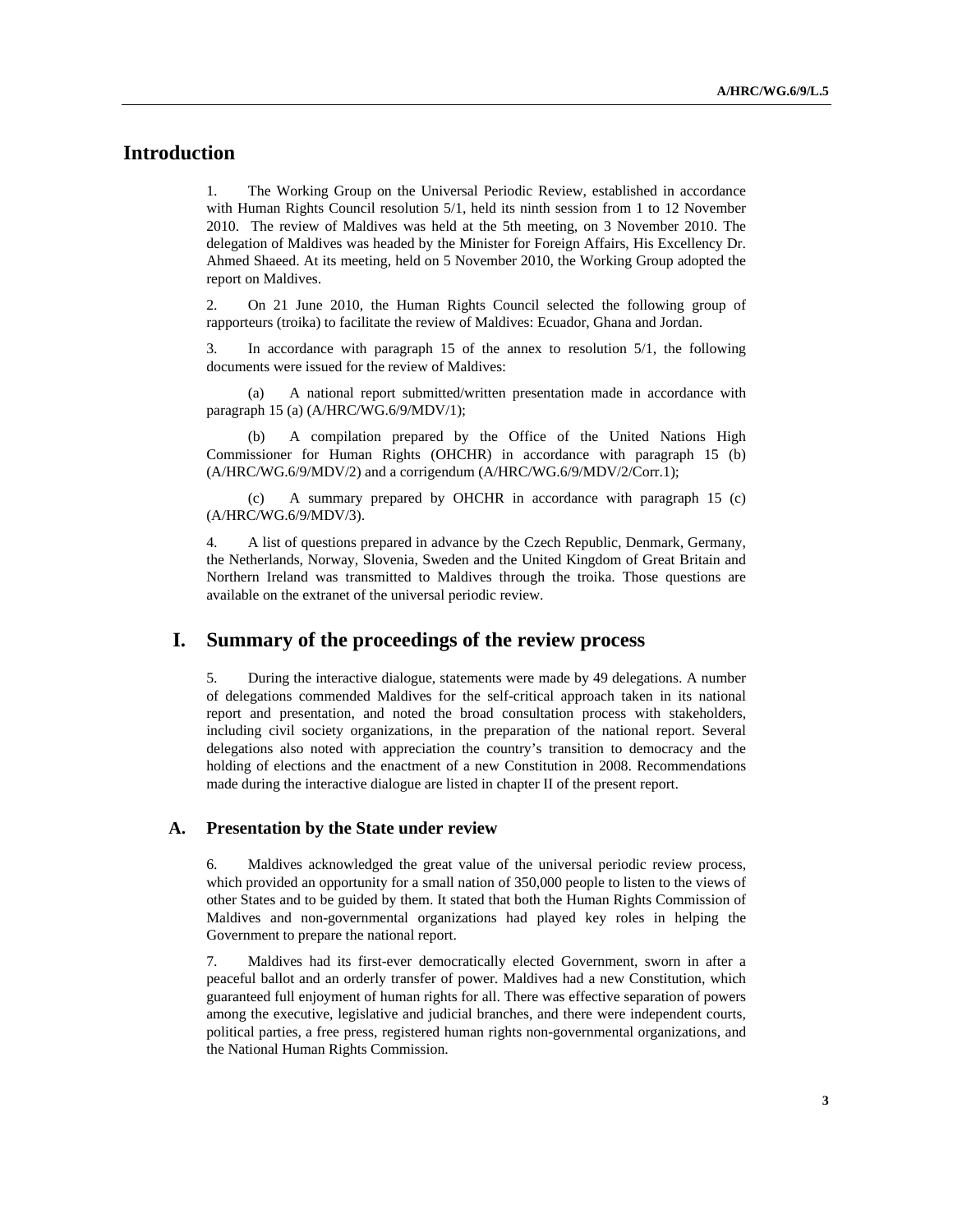8. Maldives was a member of the Human Rights Council, was party to nearly all conventions and most optional protocols, and had welcomed visits by four special procedures mandate holders and extended a standing invitation to all others to visit.

9. In terms of challenges, Maldives could avoid or ignore the fact that serious human rights abuses had taken place over recent decades. The victims required a sense of justice and closure, and society demanded accountability. However, Maldives also could not allow sentiments of revenge to take hold and put at risk its still-fragile democratic transition.

10. The vast majority of the human rights now legally guaranteed in Maldives were new to Maldivians, and fully understanding them and exercising them responsibly would take time. This was the case for the general public, but also for the political class. The once allpowerful executive was now balanced with a far stronger Parliament and a newly independent judiciary.

11. Maldives faced major challenges in promoting the rule of law and good governance. Corruption, in particular, remained a huge problem, with far-reaching consequences for the full enjoyment of human rights in the country. Unfortunately, Maldives, as a new democracy, currently lacked the institutions to effectively tackle such problems.

12. Maldives was a proud, 100 per cent Muslim nation. Islam was central to its history, culture and national identity. Maldives saw no conflict between a strong Islamic faith and its commitment to international human rights law. Unfortunately, certain interpretations of Islam, pushed in Maldives and internationally, sought to create the impression that there was an inherent tension between Islam and human rights.

13. Although it was a traditionally moderate Muslim nation, Maldives had not escaped the global problem of religious extremism and terrorism. The Government was extremely concerned at the rising influence of extremists and the increasing tendency of young Maldivians to travel abroad and come under the influence of extremist organizations.

14. The Government was committed to achieving full equality between men and women in law and in practice. However, it could escape the fact that serious obstacles to that goal persisted, despite important steps such as the removal of the constitutional bar that had previously prevented women from running for President. Persistent de facto discrimination against women stemmed from both religious influence and a Government that had been characterized by strong, centralized patriarchal rule. Violence against women was also a real problem in Maldives.

15. The Government was committed to upholding the independence and impartiality of the judiciary. A strong, independent judiciary was the ultimate guarantor of the new democratic Maldives and of the human rights of the people. Judges must be people of integrity and the highest educational and professional standing.

16. It was extremely difficult for law enforcement agencies to bring a case to a successful conclusion because of the lack of an adequate legal framework. In particular, there was an urgent need to adopt the new revised Penal Code, the Criminal Procedure Code and the evidence bill.

17. Trafficking and consumption of drugs, and the related problems of criminality and gang violence, were major problems. Some 80 per cent of the prison population consisted of drug offenders, with approximately 30 per cent serving life sentences for drug-related offences. The vast majority of prisoners were young, and the criminalization of young drug users and the imposition of severe sentences were particularly serious problems. The Government was committed to a path of rehabilitation rather than of imprisonment.

18. Maldives was acutely vulnerable at the economic, social and environmental levels. Economically, it was heavily dependent on the tourism and fishery sectors, both of which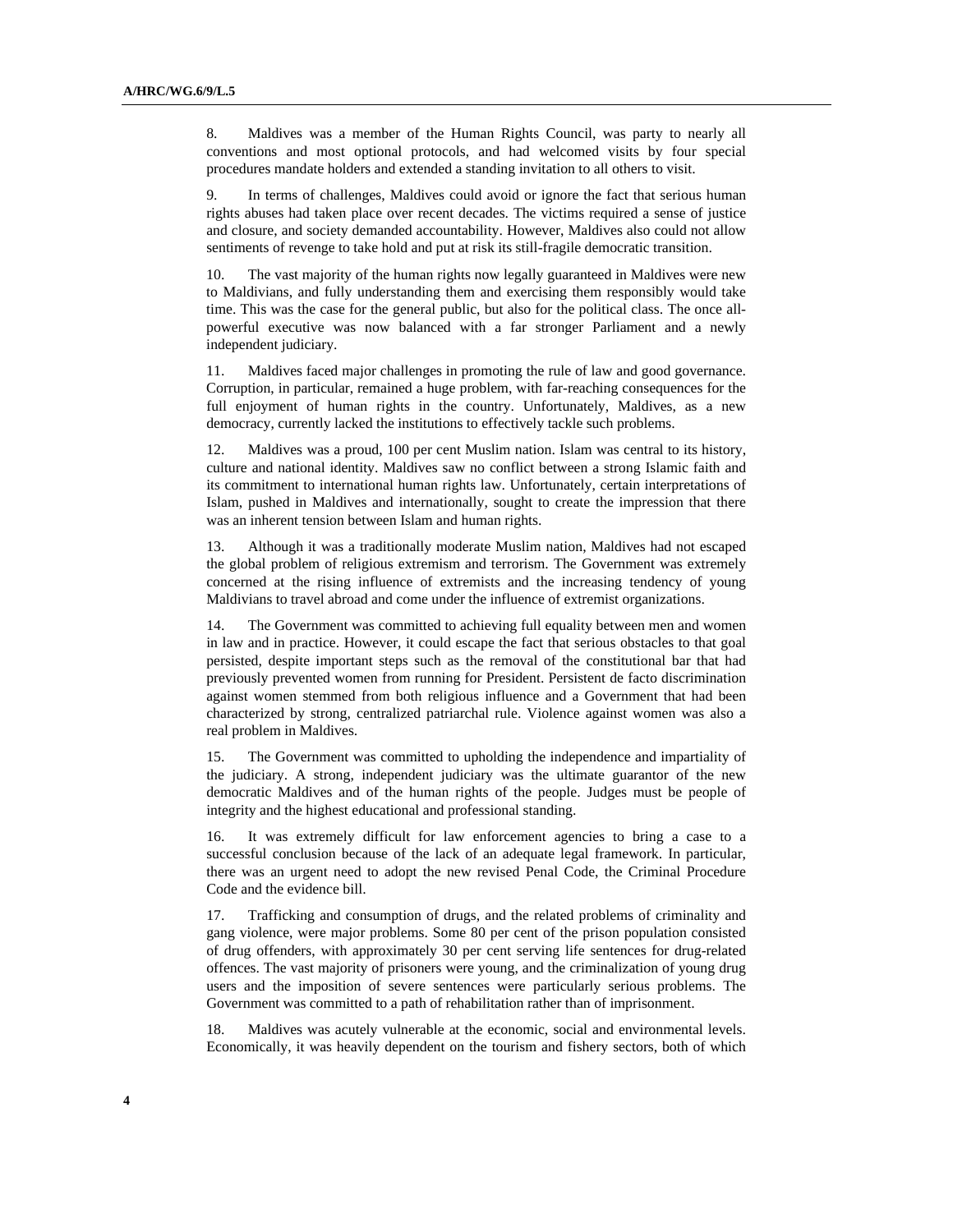were sensitive to fluctuations in international markets. The global financial crisis had therefore badly affected the Maldivian economy, exacerbating an already fragile fiscal situation and making it increasingly difficult to promote economic, social and cultural rights. Global warming represented an existential threat to Maldives and had already undermined a wide range of human rights.

19. Maldives was the first country to have convened, under a presidential mandate, a universal periodic review Standing Committee comprising government, civil society and the national Human Rights Commission. The Standing Committee was responsible for producing the national report and, importantly, would also be responsible for coordinating the implementation of recommendations.

20. Maldives was very proud of its national Human Rights Commission, which was one of the most active national institutions in Asia, expressing hope that the new Commission, recently sworn in, would be more forthright in addressing human rights issues. The Commission was fully compliant with the Paris Principles, with one exception: the rule stating that members of the Commission must be Muslim.

21. Government efforts against gender discrimination were guided by the National Gender Equality Policy, which took a twofold approach to the problem: gender mainstreaming in all areas, and strategic action on empowerment and advancement in specific sectors. In 2009, the Government had launched a Gender Mainstreaming Policy to ensure that all policies and programmes promoted gender equality. The Government was working on a specific women's rights bill that would guarantee the rights and obligations set out in the Convention on the Elimination of All Forms of Discrimination against Women.

22. Violence against women was a major problem, and its causes and consequences were deep and far-reaching. Maldives was in the process of adopting a new bill on domestic violence. It was working with the United Nations, the Inter-Parliamentary Union and others to ensure that the bill complied with the very highest international standards. Maldives had also taken steps to amend the courts' sentencing guidelines to provide more appropriate punishments for the perpetrators of sexual violence.

23. Trafficking was an emerging problem. Unfortunately, no official studies on the issue had been undertaken, and Maldives lacked the systems and procedures to deal with it. Steps were being taken to rectify that situation. For example, a new bill on trafficking in persons was being prepared with support from the Government of Australia, and a shelter for the victims of human trafficking was scheduled to be opened in Malé.

24. Gang-related violence was a major concern. The Government's response had been twofold: it was trying to tackle the drug trade through a combination of the vigorous prosecution of drug dealers and rehabilitation for drug users; and the Maldives Police Service, supported by a new Act on the prohibition of gang crimes, was launching more special operations to curb gang activity.

25. The Government had taken many steps to better protect the rights of children, including in the context of abuse. Sentencing guidelines for child sex cases had been significantly strengthened in line with the recommendations of the Committee on the Rights of the Child.

26. Maldives greatly valued the thousands of migrant workers who contributed to its economy. In principle, migrant workers enjoyed the same employment rights and protection as Maldivian workers; however, in practice this was not the case. The Government was working to improve that situation by making workers aware of their rights and by establishing a stronger legal framework. Maldives had yet to become party to the International Convention on the Protection of the Rights of All Migrant Workers and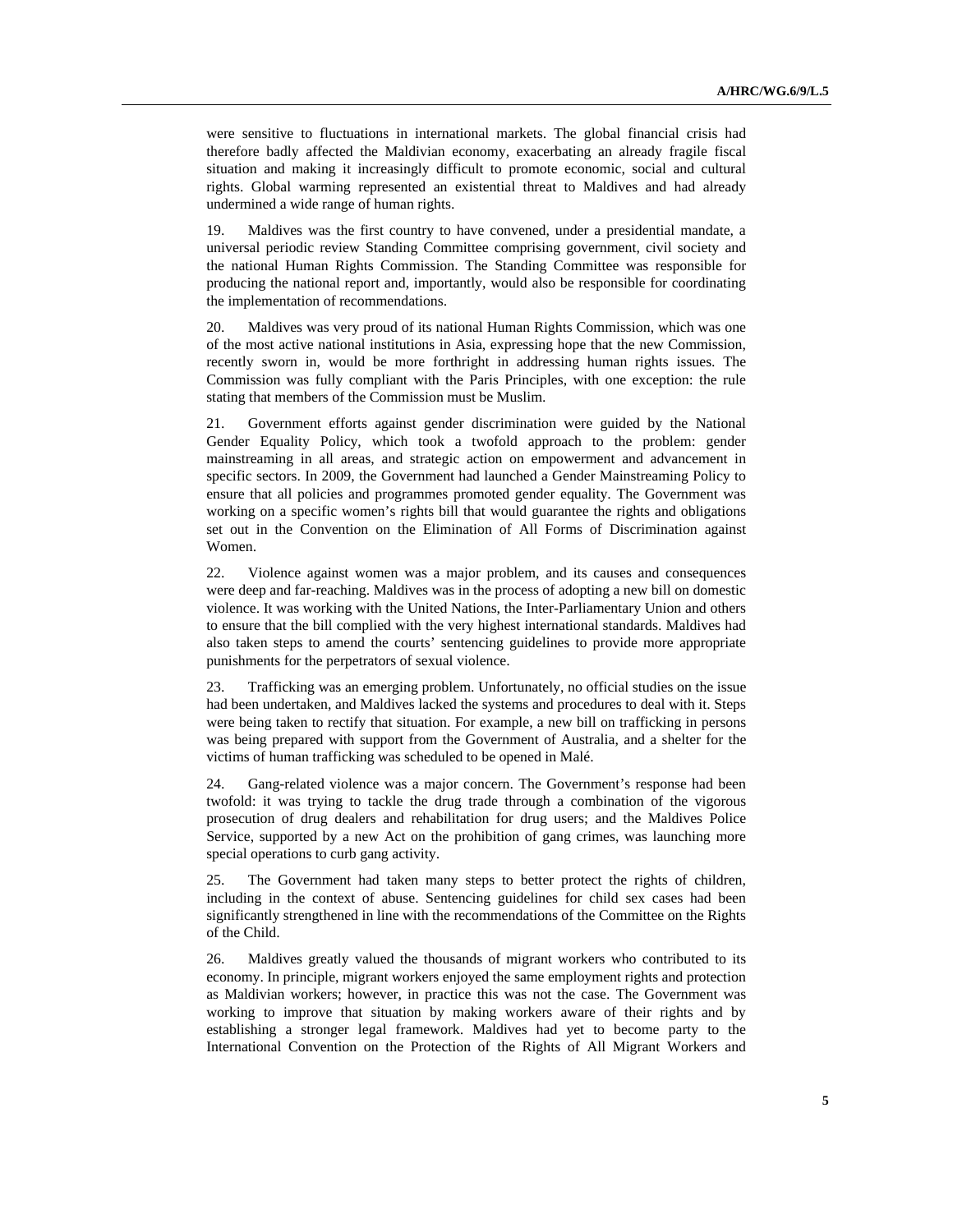Members of Their Families, although the Government was working to complete all the national formalities for accession.

27. Maldives stated that it did not have any current plans to accede to the Second Optional Protocol to the International Covenant on Civil and Political Rights, on the death penalty, while noting that it had a long-standing moratorium on that penalty.

28. Maldives was committed to ratifying the eight core conventions of the International Labour Organization (ILO) as soon as possible. Since joining ILO in May last year, it had worked closely with the ILO secretariat to strengthen social protection and to prepare the ground for ratification.

29. Maldivian law did not provide for freedom of religion, although in practice foreigners were allowed to practice religions other than Islam in private.

30. Maldives maintained a reservation to article 18 of the International Covenant on Civil and Political Rights, and there were no plans to withdraw it. There was strong public support for Maldives being, and remaining, a 100 per cent Muslim country. Indeed, the advent of democracy, with greater freedom of expression and the diluting of central control over cultural matters, had intensified moves away from freedom of religion. This was evident in the new draft regulations on religious unity and a private member's bill in Parliament on banning non-Muslim places of worship.

31. Maldives, a country with a long and tragic history of torture and other cruel, inhuman and degrading treatment, was one of the original 20 States parties to the Optional Protocol to the Convention against Torture; the first country in Asia to ratify, and one of the first countries to establish, a national preventive mechanism; and one of the first countries to receive the Subcommittee on the Prevention of Torture.

32. Those international efforts had been translated into real on-the-ground progress. Maldives' national preventive mechanism was one of the most active in the world, and a new prison and parole bill, which was expected to be submitted shortly, would completely modernize and rationalize Maldives' detention system, placing a much higher emphasis on rehabilitation and providing for the implementation of a large number of the recommendations made by the Subcommittee after its visit late in 2007.

33. While there were no plans to abolish flogging, the Government was concerned that the punishment was applied in a discriminatory manner, with women far more likely to be flogged than men. The Government was willing to consider ways to address the issue, including the possibility of a moratorium, and intended to consult with Parliament on it.

34. There were no plans in Maldives to promote gay, lesbian, bisexual and transgender rights.

35. Nearly all the recommendations issued by the Special Rapporteur on the independence of judges and lawyers had been implemented. One area identified by the Special Rapporteur that remained a serious concern was the level of training and qualification of judges. This was difficult for the Government to address without encroaching on the independence of the Bar.

#### **B. Interactive dialogue and responses by the State under review**

36. Algeria indicated that it had closely followed Maldives' transition to democracy and its progress in that regard. It welcomed recent cooperation between Maldives and human rights mechanisms, and expressed appreciation for the country's efforts to achieve Millennium Development Goals, as well as the improvement in social indicators, notably in public health. Algeria noted that Maldives had continued to intensify efforts to lessen the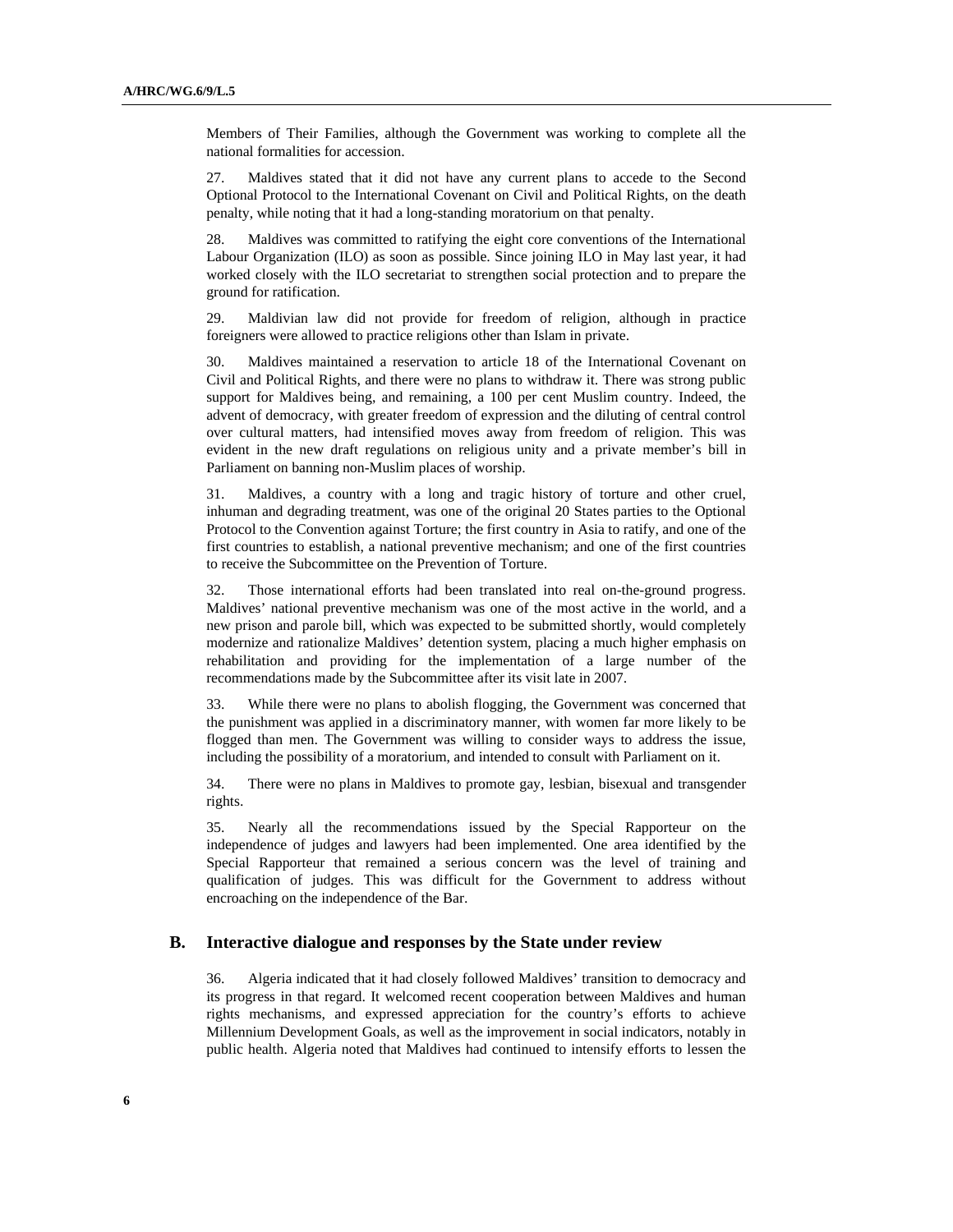impact of the consequences of its great vulnerability to environmental factors. Algeria made recommendations.

37. Austria commended Maldives for the exemplary democratic transition begun in 2008 with the enactment of a new Constitution and the holding of the first democratic and multiparty elections. Austria also recognized efforts and dedication with regard to judicial reform. It expressed appreciation for Maldives' constructive participation in the work of the Human Rights Council and special procedures. Austria made recommendations.

38. Mexico congratulated Maldives on its transition to democracy and noted efforts to strengthen legal protection and measures to prevent torture and other ill treatment. It asked what technical assistance Maldives needed from the international community in order to develop its capacity to address cases involving the sexual abuse of women and children. Mexico made recommendations.

39. India noted the socio-economic progress in the country. It requested Maldives to share information about the causes of the high unemployment and drug addiction and steps taken in that regard. It also requested the country to share details about assistance required in the areas of judicial and prison reform. It referred to the threat posed to Maldives by climate change. India made a recommendation.

40. The United Arab Emirates noted considerable progress made and measures taken to protect the right to health, including the prevention of disease, and particularly Millennium Development Goals 4 and 5. It welcomed plans that had made it possible to eradicate certain epidemics such as polio and malaria. It asked for additional information concerning the cooperation between the World Health Organization (WHO) and Maldives.

41. Indonesia noted Maldives' democratic reforms and that poverty was a major obstacle to the fulfilment of human rights. It acknowledged the impact of climate change on the enjoyment of a wide range of human rights. It commended Maldives for improvements made in connection with the right to health. Indonesia made recommendations.

42. Malaysia recognized the challenges faced by Maldives and noted with appreciation that it would soon shed its least developed country status. It noted that the Maldivian legal system was a mixture of Shariah and English civil and common law traditions, and requested Maldives to share best practices in ensuring the rule of law in a hybrid system. It made recommendations.

43. Finland welcomed Maldives' decision to declare housing as one of its five priorities. It asked whether human rights were taken into account in the country's climate change adaptation and post-disaster reconstruction processes. It also asked what measures were planned to improve housing affordability in the light of the fact that internal migration had led to overcrowding in the capital. Finland made recommendations.

44. Morocco referred to the impact of climate change on the enjoyment of human rights. It noted the progress made in the areas of freedom of expression and women's rights. It encouraged Maldives to follow practices of other Muslim countries in the area of freedom of religion and belief. Morocco made recommendations.

45. Azerbaijan indicated its awareness of Maldives' vulnerability to climate change and the negative impact that it could have on human rights. It noted with appreciation that the Maldives would soon graduate from the list of least developed countries. It asked whether Maldives was considering ratifying the Palermo Protocol. Azerbaijan made recommendations.

46. Sri Lanka commended Maldives for the withdrawal of its reservation to article 7 of the Convention on the Elimination of All Forms of Discrimination against Women and welcomed the active review of the reservations under the International Covenant on Civil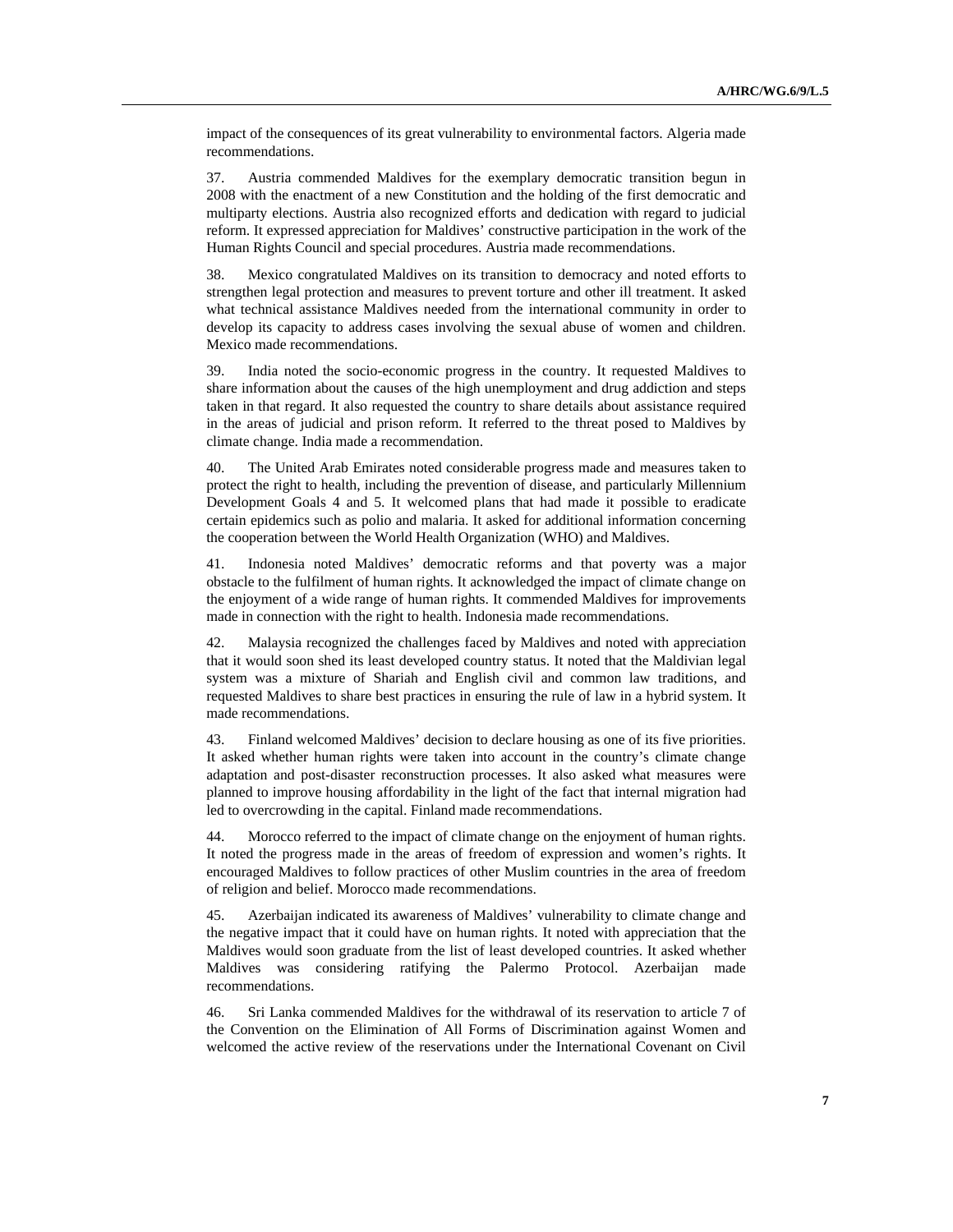and Political Rights and the Convention on the Rights of the Child. It congratulated Maldives on becoming a member of ILO and noted the process of becoming a party to the International Convention on the Protection of the Rights of All Migrant Workers and Members of Their Families. Sri Lanka also recognized the progress made in combating narcotics trafficking and consumption. Sri Lanka made a recommendation.

47. Cuba congratulated Maldives on the achievement of Millennium Development Goals 4 and 5. It also referred to progress made in the areas of infant mortality and life expectancy, health care and vulnerable groups. Cuba made recommendations.

48. Qatar noted that the national report addressed many of the achievements, challenges and difficulties faced by Maldives in the field of human rights. Qatar noted with satisfaction the democratic transformation since the adoption of the 2008 Constitution, which enshrined fundamental rights and freedoms. Qatar made recommendations.

49. Maldives stated that housing, particularly in Malé, was one of the greatest challenges facing it. In addition, one of the Government's key pledges was to ensure affordable housing in the capital. A number of programmes had been launched to make Malé less congested and to provide better housing, including some social housing. The Government aimed to reduce rents in the capital to an affordable level through a mix of subsidies for poor families. It was also encouraging investments in the atolls so that urban congestion could be reduced. Thus, the Government was trying to decentralize development very vigorously.

50. The issue of climate change and human rights was a very difficult and important one for Maldives. A number of communities were facing severe beach erosion, and many were facing physical dangers. The Government planned to ensure shore protection so that communities on those islands could be protected from encroachments of the sea. The Government was also investing in other utilities, such as water, so that environmental deterioration would not affect the enjoyment of human rights. No consideration was being given to any forced transfer of the population to other islands.

51. Maldives had been able to make good progress in the health sector, working with WHO and the donor community. It had been able to reach out to all communities in the country through multiple-tier networks of health-care providers, from family health workers to central-level medical facilities.

52. The new 2008 Constitution had heralded a new legal system for the country, with a modern charter of rights and a new configuration for the judiciary. Efforts had been made by the Government to create an independent judiciary. It had established a permanent bench of the Supreme Court under the new Constitution. In addition, the enactment of the Judges Act and the Judicature Act was aimed at making the judiciary more professional and accountable.

53. Maldives had embarked on a new reform agenda, and the entire structure of the legal system was being reviewed and revised. Until 2010, there had been no criminal procedure or civil procedure codes. The judiciary and the legal system had been functioning in an ad hoc manner, relying on Shariah jurisprudence to a great extent. The delegation noted that the Government had initiated a programme of legislative reforms and that the legislative agenda prioritized the formulation of a criminal procedure code that would give effect to proper legal reforms whereby the criminal legal system would be up to date and provide remedies and procedural matters that were contemporary and accepted as standards in modern constitutions. Those legislative measures would come into effect with a view to enhancing and integrating both Shariah and common law principles into the formal legal system.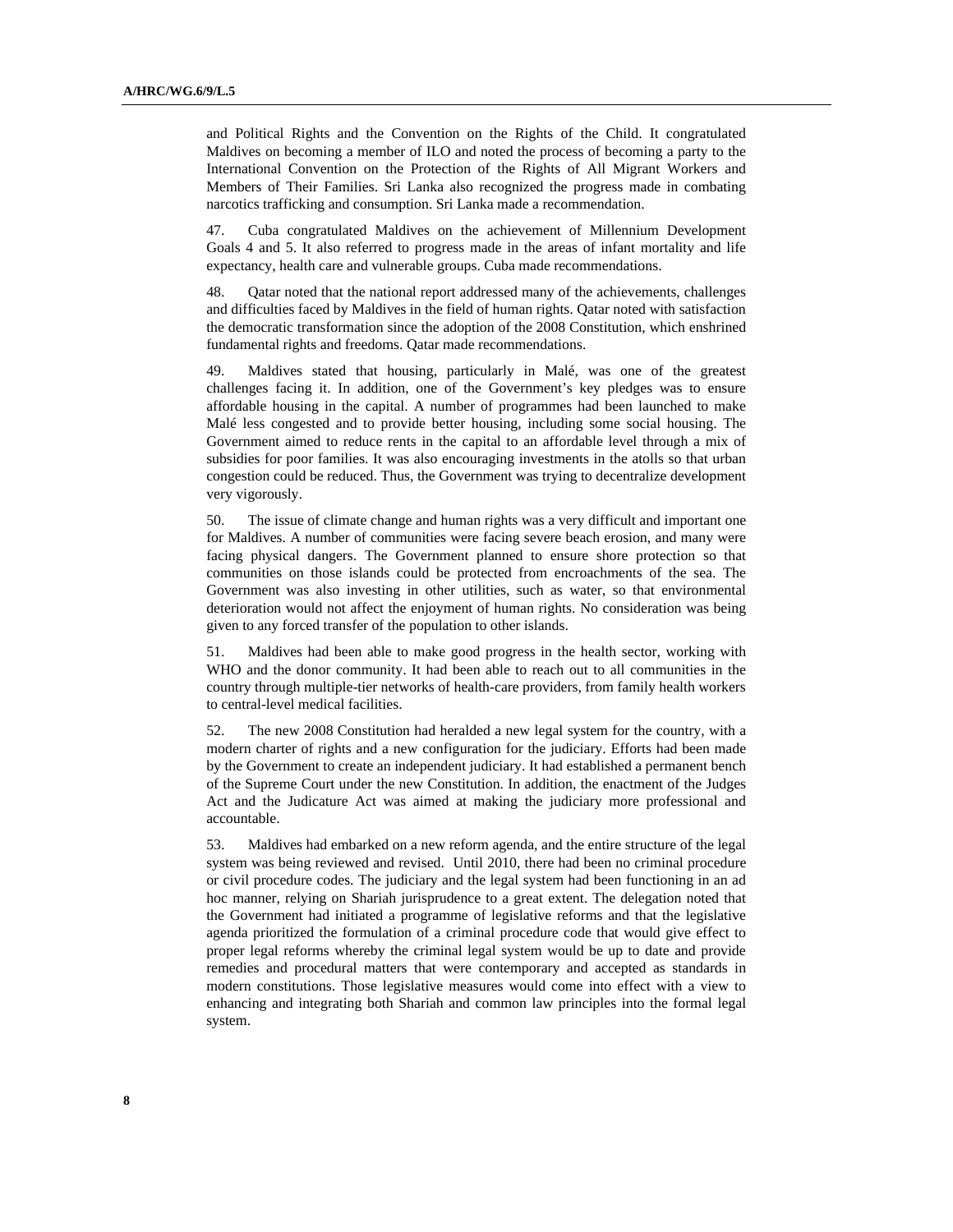54. Canada congratulated Maldives on the progress made since the 2008 election. While welcoming efforts to address gender equality, Canada expressed the belief that more effort should be devoted to promoting and protecting freedom of religion and belief, and requested information about how that could be achieved. Canada made recommendations.

55. The Netherlands referred to the challenges remaining in the area of justice, and expressed concern at reports of a high incidence of child abuse. It referred to the issue of discrimination and violence against women and girls. The Netherlands made recommendations.

56. Germany asked whether Maldives intended to follow up on the recommendation of the Committee on the Rights of the Child regarding discrimination in law faced by children born out of wedlock and the issue of birth registration. It also asked whether Maldives was considering ratifying the 1951 Convention relating to the Status of Refugees and the 1967 Optional Protocol thereto. Germany made a recommendation.

57. The Libyan Arab Jamahiriya expressed appreciation for efforts to improve the standard of living and to provide health care and social services for all. It welcomed the efforts to address discrimination against women. It expressed the hope that Maldives would request cooperation with States responsible for the major part of greenhouse emissions. It made a recommendation.

58. Bangladesh noted the considerable progress made in poverty reduction, education and health, although the national report acknowledged that women had faced discrimination. It also noted that a large portion of the population was susceptible to external shocks and that many challenges were faced by the country owing to climate change, which had resulted in responsibilities for the international community. Bangladesh made recommendations.

59. Hungary noted with satisfaction the new Constitution and the transparent conduct of the multi-candidate elections. It referred to migrant workers' rights and to Maldives' reservations to the International Covenant on Civil and Political Rights. It requested information regarding the future implementation of universal periodic review recommendations, particularly with regard to the inclusion of civil society in the process. Hungary made recommendations.

60. Brazil commended Maldives for the achievement of Millennium Development Goals 4 and 5. It expressed concern at discrimination and violence against women, impunity for torture, the marginalization of persons with disabilities, the lack of child protection mechanisms, and the absence of freedom of religion or belief. It also asked what measures were being considered to prevent discrimination based on religion. Brazil made recommendations.

61. Slovakia valued Maldives' commitment to children's rights and praised the new gender mainstreaming policy. It noted that the Special Rapporteurs on freedom of expression and freedom of religion or belief had observed that the new Constitution granted citizenship only to Muslims. It also noted limitations on the right of migrant workers and foreigners to manifest their religious beliefs. Slovakia made recommendations.

62. The United Kingdom of Great Britain and Northern Ireland applauded the commitment to accede to the Rome Statute and encouraged Maldives to curb the growth of radicalization while maintaining the right to freedom of belief. It expressed concern about the rights of vulnerable groups and asked about measures taken to protect them. It underlined the challenges posed by the lack of trained personnel in the legal and judicial system, and inquired about plans to reform the legal and judicial system. It made recommendations.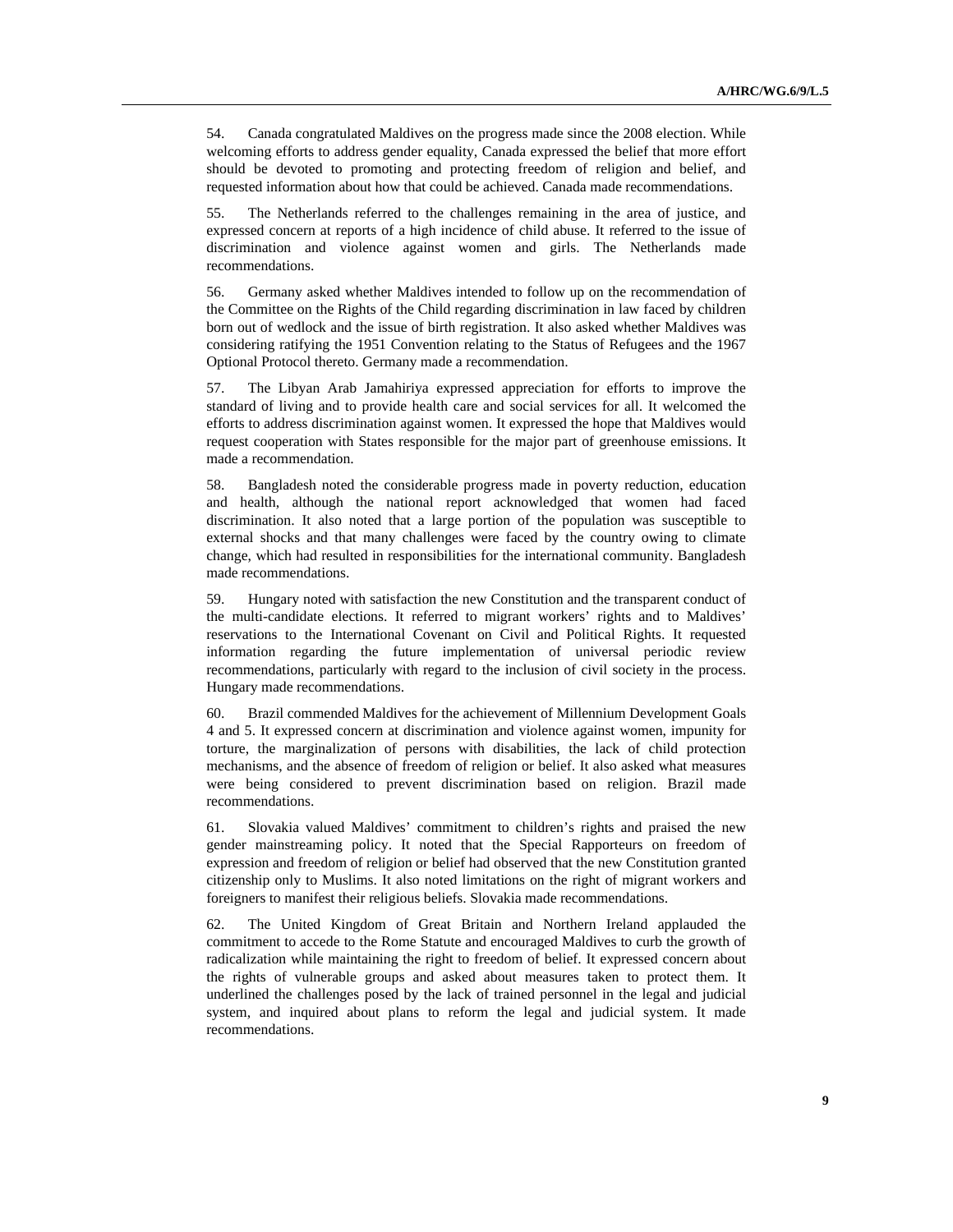63. Australia welcomed the new Constitution and commended the Government for having drawn the attention of the Human Rights Council to the issue of climate change. It urged Maldives to guarantee freedom of religion. Australia made recommendations.

64. Spain congratulated Maldives for efforts to accede to international human rights conventions. Spain asked whether Maldives planned to review legislation to end limitations on freedom of religion and to reform provisions in the Constitution that prevented non-Muslims from acquiring nationality. It also asked whether Maldives planned to stop applying the provisions of Shariah law criminalizing apostasy. It made recommendations.

65. Turkey welcomed that the new Constitution provided for separation of powers and recognized the independence of judiciary, including the appointment of women judges. Turkey stated that the Constitution would enhance freedom of religion with a view to fighting extremism. Turkey observed the achievements made in education and the development of private media, and encouraged Maldives to reinforce freedom of expression. It also encouraged States to support Maldives in addressing the threat of climate change.

66. Maldives stated that the Government had been decisive in taking measures against domestic violence. Referring to the newly submitted domestic violence bill, Maldives noted that, despite its wide scope of application, the bill fell short of allowing for expert evidence from social workers and provided for a dual role for family protection authorities: to act as an agency working on individual cases and as a regulatory body. To remedy those shortfalls, the Government had provided its comments to the political parties that had submitted the bill, and was working with non-governmental organizations to obtain support for the comprehensive bill.

67. The Ministry of Home Affairs was the main agency for implementing the South Asian Association for Regional Cooperation protocol on trafficking in women and children. The Maldives police service was working with the United Nations Office on Drugs and Crime to establish information-sharing mechanisms in the region. The police service had established a sub-unit within the organized crimes division that addressed human smuggling using a comprehensive database. Moreover, the Department of Immigration was leading efforts to draft a new national law on anti-trafficking, with financial and technical expertise provided by the Government of Australia. Several important pieces of legislation were in the pipeline that would strengthen legal safeguards for women's rights. These included a sexual harassment bill, a draft evidence bill and a draft revised penal code.

68. While the Penal Code did not prescribe flogging as a punishment, it was administered under Shariah. The Government was looking at ways to ensure that such punishment was not applied to women in such a discriminatory manner, and it was considering a moratorium on the punishment pending national consultations, including an opinion from Parliament.

69. Various steps to promote equity, access and the rights of women, including the development of an action plan and positive statements addressing a range of such key concerns as health and well-being, violence and safety, decision-making relationships and economic security, had been taken at the national and community levels. The national equality policy was aimed at promoting substantive equality through gender mainstreaming in all areas and action on empowerment in specific sectors.

70. Work was under way to ratify the ILO Convention on discrimination in the workplace. Moreover, the Government had recently facilitated scholarships for girls and women. Media guidelines had been formulated on gender-based violence reporting. With respect to divorce, the delegation noted that the court had begun to recognize agreements between husbands and wives.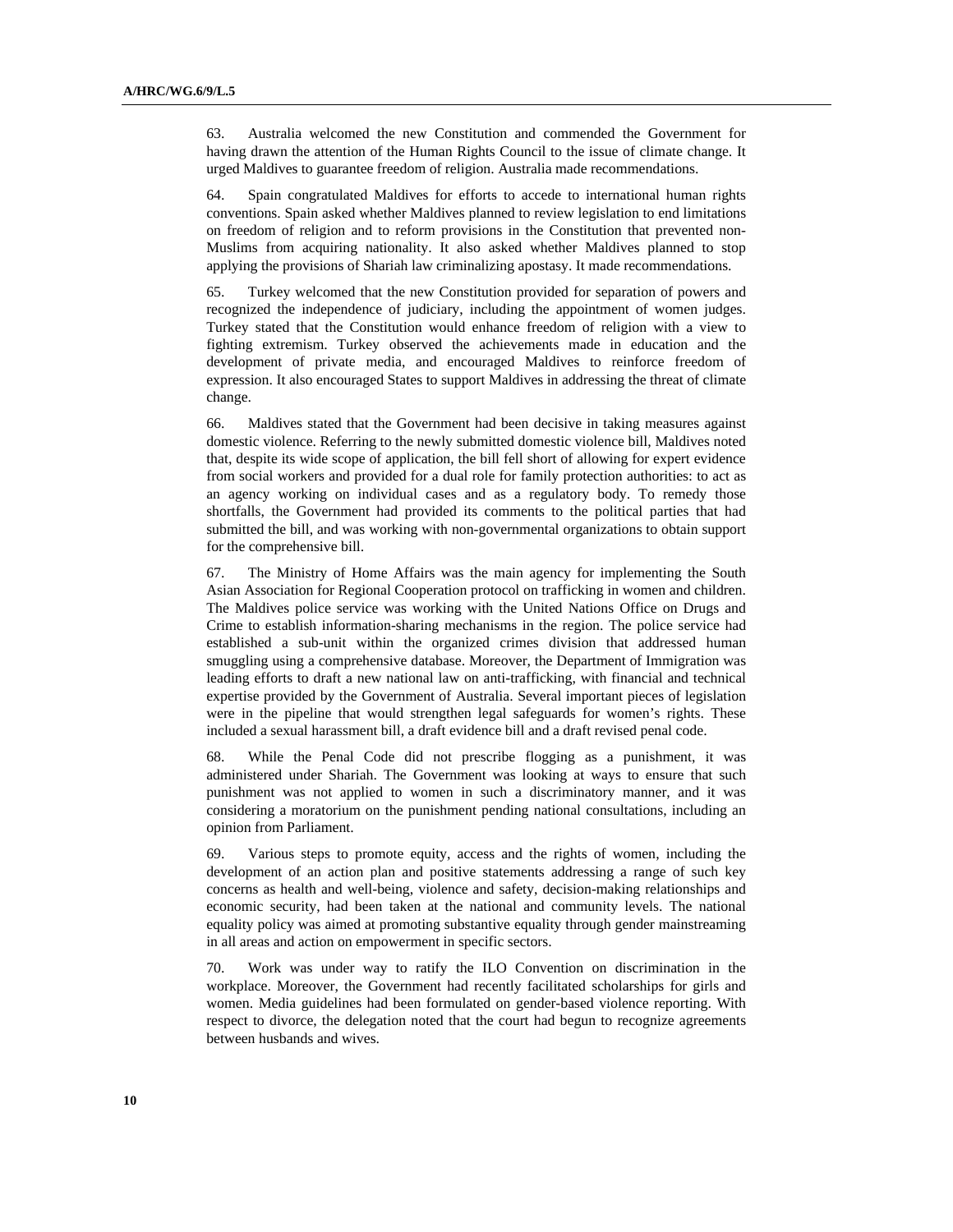71. There were no religious minorities in Maldives that been discriminated against. For more than 800 years, Islam had been the only religion practiced in the country, and what was faced today was a result of that legacy. The Government had an obligation to ensure that the rights of non-Muslims in Maldives were protected, and a number of measures were being taken to ensure that non-Muslims – essentially migrant workers – were able to exercise their right to practice their beliefs in private.

72. Sweden asked whether Maldives could elaborate on measures being taken to ensure the enjoyment of freedom of religion or belief as enshrined in the Universal Declaration and the International Covenant on Civil and Political Rights. It also asked what measures were being taken to ensure non-discrimination and equal rights for citizens and other persons of different religious beliefs. In addition, it inquired about measures being taken to eliminate violence and discrimination against women. Sweden made recommendations.

73. New Zealand voiced concern about the lack of legislation to address violence against women and harassment in the workplace, and about the application of public flogging. It expressed appreciation for the country's openness regarding its judicial problems and welcomed the establishment of the Human Rights Commission. New Zealand made recommendations.

74. Argentina asked about measures taken to eliminate discrimination against children born out of wedlock and persons with disabilities in accordance with the recommendations of the Committee on the Rights of the Child. In that connection, it asked whether Maldives had criminalized in the Criminal Code the sale of children and child prostitution and pornography. Argentina made recommendations.

75. Chile referred to the new Constitution and congratulated Maldives on its recent ratification of the Convention on the Rights of Persons with Disabilities and its accession to ILO. Chile expressed support for initiatives on climate change. It made recommendations.

76. France noted with appreciation the existence in Maldives of a moratorium on the death penalty since 1952 and asked what obstacles to the abolition of the death penalty existed. It also lauded the progress made on freedom of expression. Noting that Maldives was party to the Convention against Torture, it wondered about sentences of flogging often pronounced against women. France made recommendations.

77. Palestine noted existing challenges regarding children and discrimination against women. It acknowledged the efforts made to promote human rights through prison reform through the country's agreement with the International Committee of the Red Cross, and the increase in resources to address child sexual abuse. Palestine noted the accession to the Optional Protocols to the International Covenant on Civil and Political Rights, the Convention on the Elimination of All Forms of Discrimination against Women and the Convention on the Rights of the Child, and the achievement of Millennium Development Goals 4 and 5. Palestine made recommendations.

78. Norway expressed appreciation for Maldives' willingness to work with the international community on human rights. It also raised the issues of freedom of religion and belief, the situation of women, and vulnerable groups such as migrant workers, lesbian, gay, bisexual and transgender persons and children. Norway made recommendations.

79. Slovenia asked whether the Maldives was considering reviewing its legislation to ensure that all barriers to gender equality at the legislative and constitutional levels were abolished. Slovenia also asked whether Maldives had already considered withdrawing its reservation to article 18 of the International Covenant on Civil and Political Rights. Slovenia made recommendations.

80. Bahrain acknowledged the accession of Maldives to many international treaties, including the International Covenant on Civil and Political Rights, the International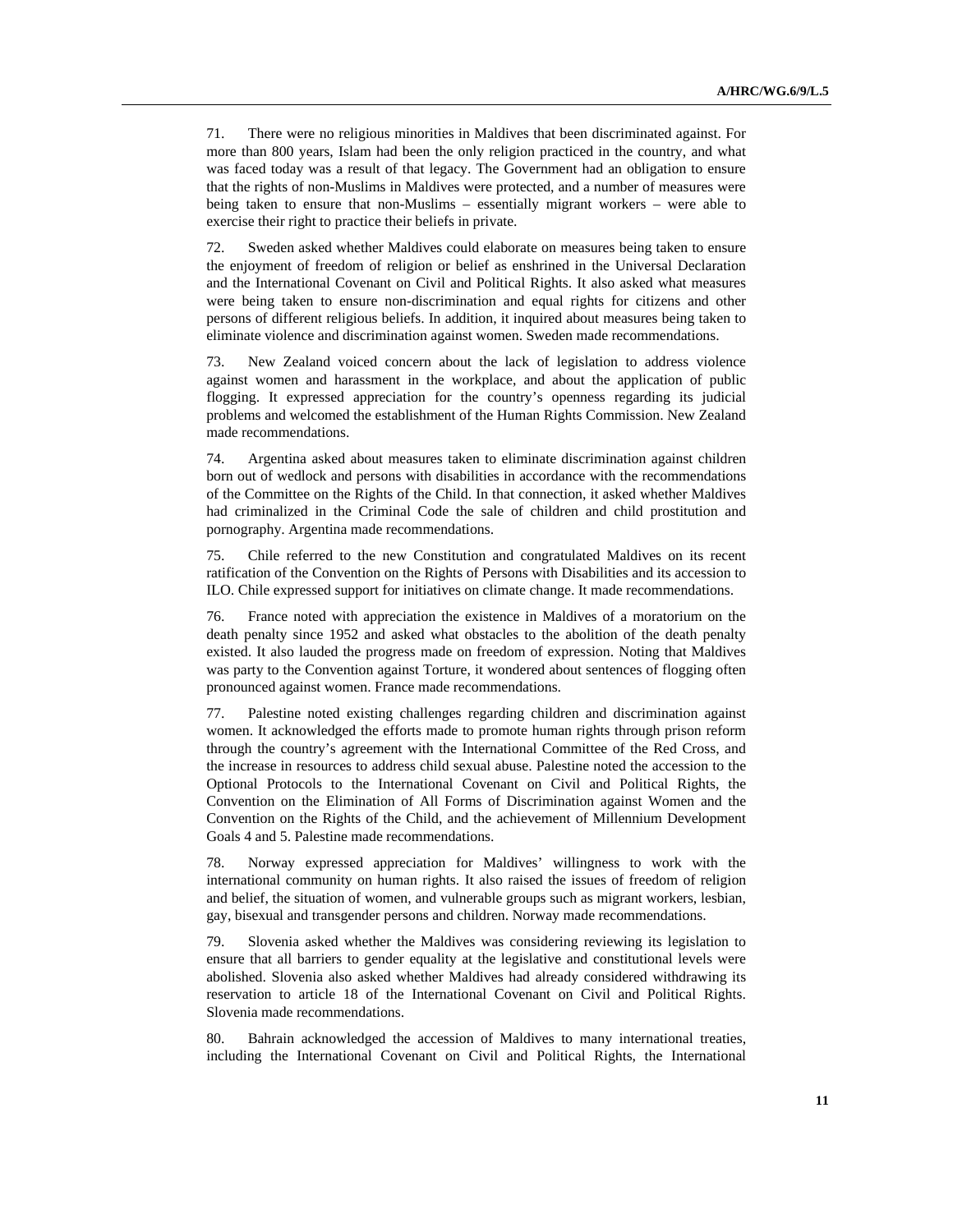Covenant on Economic, Social and Cultural Rights, the International Convention on the Elimination of All Forms of Racial Discrimination, the Convention against Torture, and the Convention on the Rights of the Child. It noted the recommendation of the Committee on the Rights of the Child that Maldives ratify the Protocol to Prevent, Suppress and Punish Trafficking in Persons, Especially Women and Children. Bahrain requested further information about steps taken to implement that recommendation.

81. Japan noted positively recent legislation and measures to protect women, children, the elderly and the disabled. Japan welcomed the expansion of freedom of expression and commended Maldives' accession to ILO in 2009. However, Japan regretted the incidents involving the arrest of two opposition legislators, expressing the hope that the Government and the opposition would reconcile their differences in a lawful manner. Japan made a recommendation.

82. Bhutan expressed appreciation for Maldives' peaceful transition to democracy in 2008 and its continuous efforts in the Human Rights Council on the issues of human rights and climate change. Bhutan noted that gender discrimination and violence still existed, while welcoming the drafting of the domestic violence bill. Bhutan commended Maldives for having provided free education from the pre-primary to the secondary school level, especially for girls. Bhutan made recommendations.

83. Nepal congratulated the people of Maldives on the peaceful democratic transformation of two years ago. Nepal noted efforts for the empowerment of women and the well-being of persons with disabilities, senior citizens and migrant workers, as well as Maldives' active role in the Human Rights Council, including with regard to climate change.

84. Ghana congratulated Maldives on the adoption of policies to promote human rights, such as the mandatory human rights training for new police personnel and the mainstreaming of gender equality across all policy areas. Ghana noted that the Constitution and legislation prohibited the public practice of religions other than Islam, and that citizenship was granted only to Muslims. Ghana noted the extreme dispersal of the population, combined with slow sea transportation, and welcomed the process of decentralization. Ghana made recommendations.

85. Chad noted the major challenges faced by Maldives, particularly as a result of climate change. It noted that the national report had been the result of broad consultations. It also noted with appreciation specific measures adopted to improve the situation of women, the disabled and the elderly. Chad made a recommendation.

86. Maldives stated that, in an effort to consolidate democracy, the Government was working to remove corruption from all Government institutions, and that it had embarked on the process. Parliamentary immunity did not extend to criminal offences outside the jurisdiction of Parliament. The police investigated allegations of corruption in Parliament. Arrests of parliamentarians had been made, and proceedings were still ongoing. Due process had been closely followed in the process.

87. The 2008 Constitution applied to all persons, not only citizens. All persons residing in Maldives were entitled to the protection provided by the charter of rights under the Constitution.

88. Progress in freedom of expression had been made. In Maldives, the media community, reflecting a broad spectrum of political and social views, thrived. In 2010, the bill establishing the Maldives broadcasting cooperation had been enacted. The bill of freedom of information had been resubmitted in 2008. Regarding reports that a journalist had been caught up in demonstrations, the delegation confirmed that no journalist had been arrested.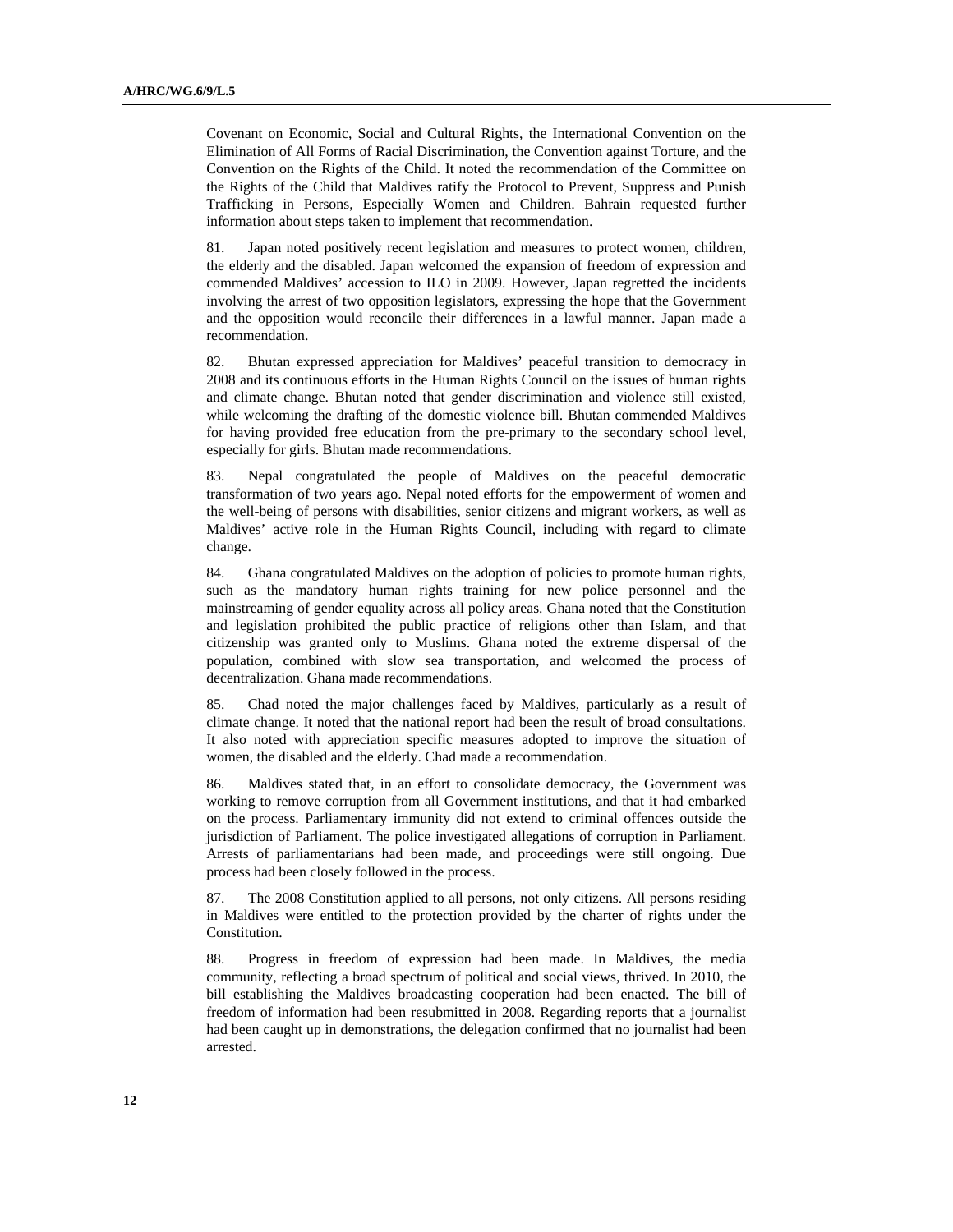89. There was no legislation in Maldives protecting the rights of lesbian, gay, bisexual and transgender persons. Nevertheless, there had been little or no intolerance of or discrimination against such persons in Maldivian society, certainly not at the institutional level. lesbian, gay, bisexual and transgender persons were a vulnerable group, but so far they had not been marginalized. The Government was, however, concerned about demands from radical religious groups that the State actively discriminate against such persons.

90. The United States expressed concern that the Constitution did not provide for religious freedom and that citizenship was granted only to Muslims. It commended Maldives for enacting the new Employment Act in consultation with ILO. It also commended Maldives for removing the constitutional bar preventing women from running for high political office. It made recommendations.

91. Nigeria commended Maldives for the progress made in achieving democratic governance. It welcomed Maldives' ratification of human rights instruments and its open invitation to the special procedures. However, Nigeria noted the existence of challenges and the need to address key issues such as democratic consolidation, corruption, religious extremism and terrorism. Nigeria made a recommendation.

92. Bosnia and Herzegovina commended the new Constitution, the ratification of ILO fundamental conventions, the accession to the Optional Protocol to the Convention against Torture, and the issuance of the standing invitation to all thematic special procedures. It requested further information about the role of civil society in the preparation of the national report. Bosnia and Herzegovina made recommendations.

93. Trinidad and Tobago noted with satisfaction the framework put in place aimed at consolidating democracy and gains made by Maldives in poverty eradication, education and health care. It applauded Maldives for its international leadership on climate change, noting the implications that it would have for the human rights of the Maldivian people. It made a recommendation.

94. Timor-Leste expressed appreciation for the broad consultations in the preparation of the national report and commended Maldives for the progress and achievements in human rights. It noted the issue of violence against women and children as stated in paragraphs 57 and 62 of the national report, and the lack of recognition of children born out of wedlock. Timor-Leste made a recommendation.

95. The Philippines asked how Maldives wished to see the Human Rights Council and OHCHR further develop the link between human rights and climate change. It also asked about measures being taken to address the challenges relating to migrant workers' rights, including with regard to those of irregular status. Further, it requested information about additional measures being taken to combat gender-based discrimination. The Philippines made recommendations.

96. Jamaica noted that Maldives was party to several major international human rights instruments and was reviewing reservations to some of these in view of changes introduced in the new Constitution. It also commended Maldives for achieving Millennium Development Goals on child mortality, improving maternal health and attaining universal access to free primary and secondary education. It made a recommendation.

97. Ecuador commended Maldives' initiatives with regard to the rights of vulnerable groups, particularly women, children and persons with disabilities. It acknowledged Maldives' reforms in the area of justice and called for the country to consider the penitentiary situation as among its priorities. Ecuador made recommendations.

98. Saudi Arabia noted the creation of an independent human rights commission in conformity with 2008 constitution. It also noted with appreciation the accession to the International Covenant on Civil and Political Rights, the International Covenant on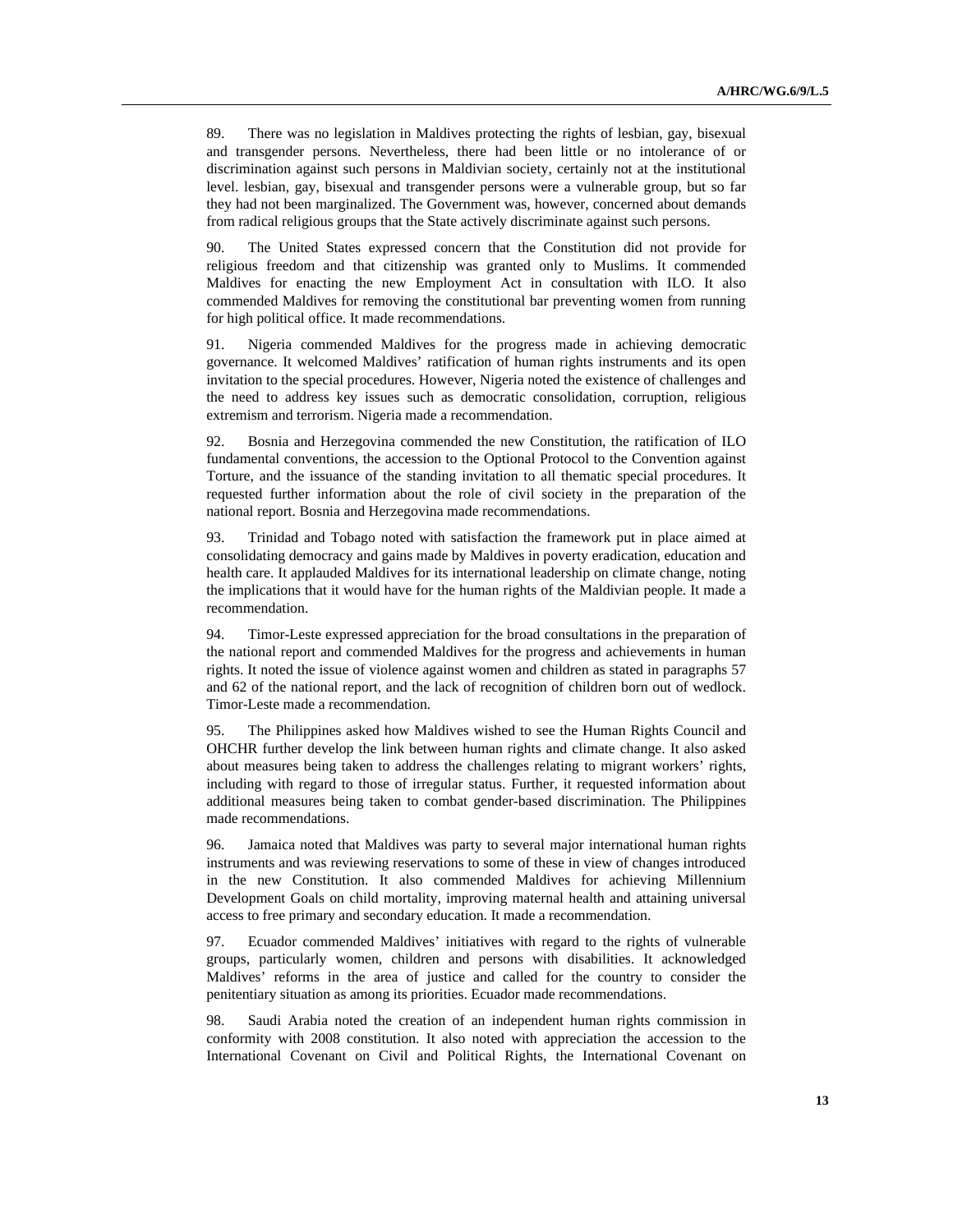Economic, Social and Cultural Rights, the Convention on the Elimination of All Forms of Discrimination against Women, and the Convention against Torture. It praised the efforts made in the education sector by making it free and compulsory. It noted that encouragement to the private sector had proved that Maldives recognized education as a human right. It made a recommendation.

99. Mauritius noted with interest that Maldives had been in the forefront calling for special recognition of the vulnerabilities of small island developing States to challenges such as climate change and natural disasters. It also appreciated the steps taken to withdraw reservations to the International Covenant on Civil and Political Rights. Noting challenges faced by Maldives, Mauritius called on the international community to provide required assistance to enable it to better uphold human rights.

### **II. Conclusions and/or recommendations**

100. **The following recommendations will be examined by Maldives, which will provide responses in due course, but no later than the 16th session of the Human Rights Council, in March 2011. The response of Maldives to these recommendations will be included in the outcome report adopted by the Council at its 16th session, in March 2011:**

100.1. **Consider acceding to ICRMW (Bosnia and Herzegovina);** 

100.2. **Accelerate the process of the ratification of ICRMW (Algeria);** 

100.3. **Consider the ratification of ICRMW and the Protocol to prevent, suppress and punish trafficking in persons, especially women and children (Philippines);** 

100.4. **Ratify promptly the Optional Protocol to ICESCR and the Optional Protocol to CRPD (Spain);** 

100.5. **Sign and/or ratify the Second Optional Protocol to ICCPR; the Optional Protocol to ICESR; ICRMW; the Optional Protocol to CRPD; and the International Convention for the Protection of All Persons from Enforced Disappearance (Argentina);** 

100.6. **Accede to the Second Optional Protocol to ICCPR, prohibiting the death penalty in all circumstances (France);** 

100.7. **Ratify ICRMW, taking into account national consultations held in this connection (Mexico);** 

100.8. **Ratify ICRMW in order to enhance the full enjoyment of human rights (Palestine);** 

100.9. **Ratify ICRMW, ensuring that the rights to freedom of religion or belief of all migrant workers and members of their families are respected, inter alia (Ecuador);** 

100.10. **Consider ratifying ILO core conventions, the 1951 Refugee Convention and the 1967 Protocol thereto, and the Protocol to prevent, suppress and punish trafficking in persons, especially women and children (Brazil);** 

100.11. **Accede to the Rome Statute of the International Criminal Court and to the 1951 Refugee Convention and the 1967 Protocol thereto (Ecuador);** 

100.12. **Ratify outstanding core international human rights instruments, and accede to the Rome Statute of the International Criminal Court (Slovenia);**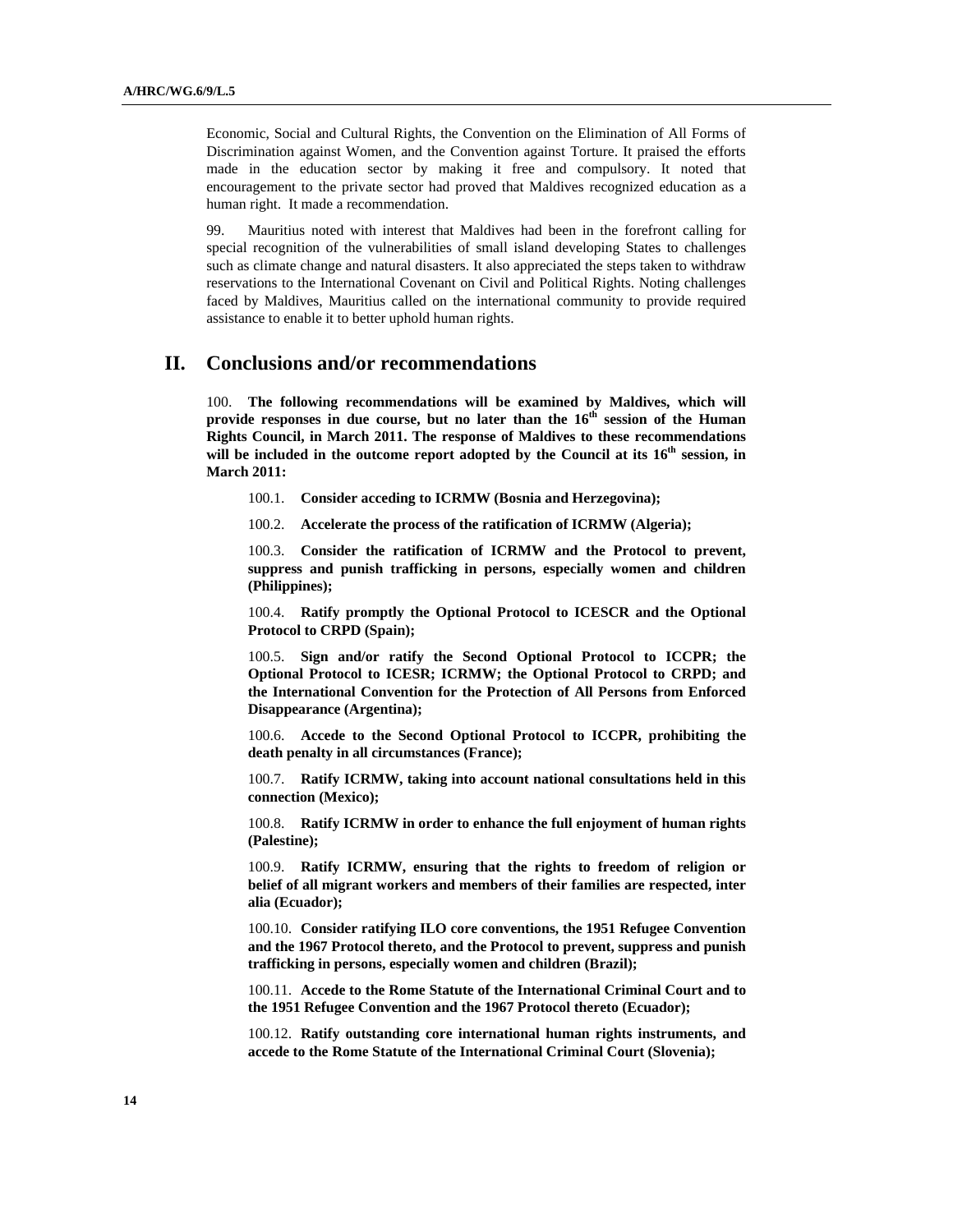100.13. **Ratify the Rome Statute of the International Criminal Court (Austria);** 

100.14. **Consider reviewing and withdrawing reservations to ICCPR and other core human rights instruments, particularly where such reservations work to undermine the commitment to non-discrimination included in these treaties (Hungary);** 

100.15. **Review reservations to CEDAW, ICCPR and CRC with a view to withdrawing or limiting them (Slovenia);** 

100.16. **Continue to cooperate with human rights mechanisms and to reconsider their reservations to ICCPR, CEDAW and CRC (Palestine);** 

100.17. **Make further efforts with a view to withdrawing reservations to ICCPR, CEDAW and CRC (Brazil);** 

100.18. **Withdraw reservations in respect of article 18 of ICCPR (Austria);** 

100.19. **Withdraw reservations to articles 14 and 21 of CRC as well as to article 18 of ICCPR (Slovakia);** 

100.20. **Remove its reservation to article 16 of CEDAW concerning the equality of men and women in all matters relating to marriage and family relations, and adjust its domestic framework accordingly (Canada);** 

100.21. **Withdraw reservations to ICCPR, CEDAW and CRC (Spain);** 

100.22. **Continue legislative reforms aimed at guaranteeing the effective implementation of the rights and obligations contained in international instruments, such as CEDAW, CRC and CAT (Brazil);** 

100.23. **Make additional efforts to ensure that domestic law is brought into line with the provisions of CEDAW, particularly concerning marriage, divorce, inheritance, ensuring equality of rights for both spouses and the adoption of comprehensive measures to combat all forms of violence against women and girls, and the adoption of laws on domestic violence and all forms of sexual abuse (Spain);** 

100.24. **Step up the efforts to adopt the remaining 120 bills that have been identified by the Government as requiring enactment during its term of office in order to implement the changes provided for in the 2008 Constitution (Algeria);** 

100.25. **Complete the legislative framework through the enactment of laws provided for in Constitution to strengthen the legal protection of fundamental rights and freedoms (Qatar);** 

100.26. **Enact the new draft Penal Code pending before Parliament (Austria);** 

100.27. **Enact legislation related to CEDAW, as no corresponding domestic law has so far been enacted (Hungary);** 

100.28. **Strengthen the legal framework for women's rights and its implementation (Norway);** 

100.29. **Amend existing legislation so that evidentiary requirements are made less strict and do not fall disproportionately on the victim, and so that the sentencing of sexual abusers is brought into line with the gravity of the crime committed (Netherlands);** 

100.30. **Adopt and implement draft laws regarding persons with disabilities and concerning mental health, as referred to in the national report, with a view**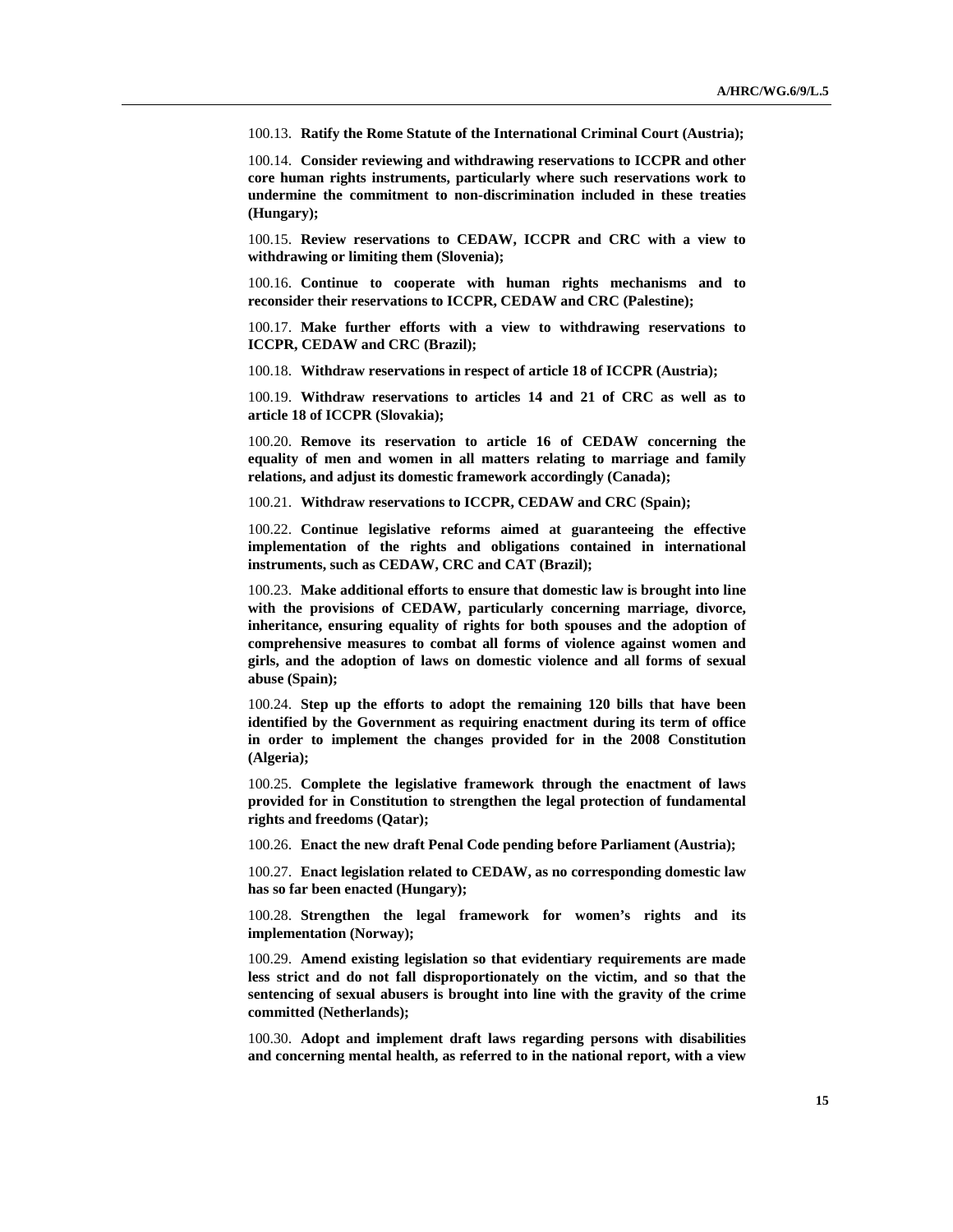**to providing a normative framework to strengthen awareness-raising campaigns on human rights and disability (Mexico);** 

100.31. **Ensure that the Human Rights Commission is made fully compliant with the Paris Principles (India);** 

100.32. **Upgrade the status of the Human Rights Commission of Maldives to "A" status according to the Paris Principles by fully ensuring its independence, including with regard to budgetary allocations (Germany);** 

100.33. **Strengthen the independence of the Human Rights Commission of Maldives and work with it to improve the human rights education of the judiciary and the public (New Zealand);** 

100.34. **Continue its efforts to guarantee human rights and freedoms as enshrined in the Constitution (Bhutan);** 

100.35. **Continue its efforts to further accelerate its ongoing process to promote and protect human rights and freedoms (Sri Lanka);** 

100.36. **Continue its efforts aimed at promoting and protecting all human rights (Palestine);** 

100.37. **Continue its efforts aimed at strengthening and protecting human rights (Saudi Arabia);** 

100.38. **Introduce into the life of the people of Maldives only that which is in keeping with their traditions and customs and their public morals (Chad);** 

100.39. **Adopt and implement an effective legal framework and undertake appropriate public awareness campaigns to eliminate discrimination against women (Slovakia);** 

100.40. **Take effective measures to overcome deep-rooted stereotypes on the role of women and girls (Austria);** 

100.41. **Adopt a more systematic approach to building public awareness about gender equality and the potential contributions that women can make to social and economic development, which would help break down existing barriers faced by women in employment and education, while at the same time ameliorating the incidence of sexual exploitation and violence suffered by women (Trinidad and Tobago);** 

100.42. **Continue to implement a national gender equality policy by strengthening legislation for protection and non-discrimination, as well as equality (Chile);** 

100.43. **Step up efforts to implement the 2009 Gender Mainstreaming Policy with a view to combating the de facto discrimination faced by Maldivians and to explore the possibility of adopting additional measures to combat violence against women in the country (Malaysia);** 

100.44. **Adopt measures to curb discrimination against women and violence against children (Bangladesh);** 

100.45. **Take measures to strengthen women's rights, in particular to encourage greater representation of women in public life and combat sexual and domestic violence (United Kingdom);** 

100.46. **Take concrete steps to increase the representation of women in decision-making bodies (Norway);**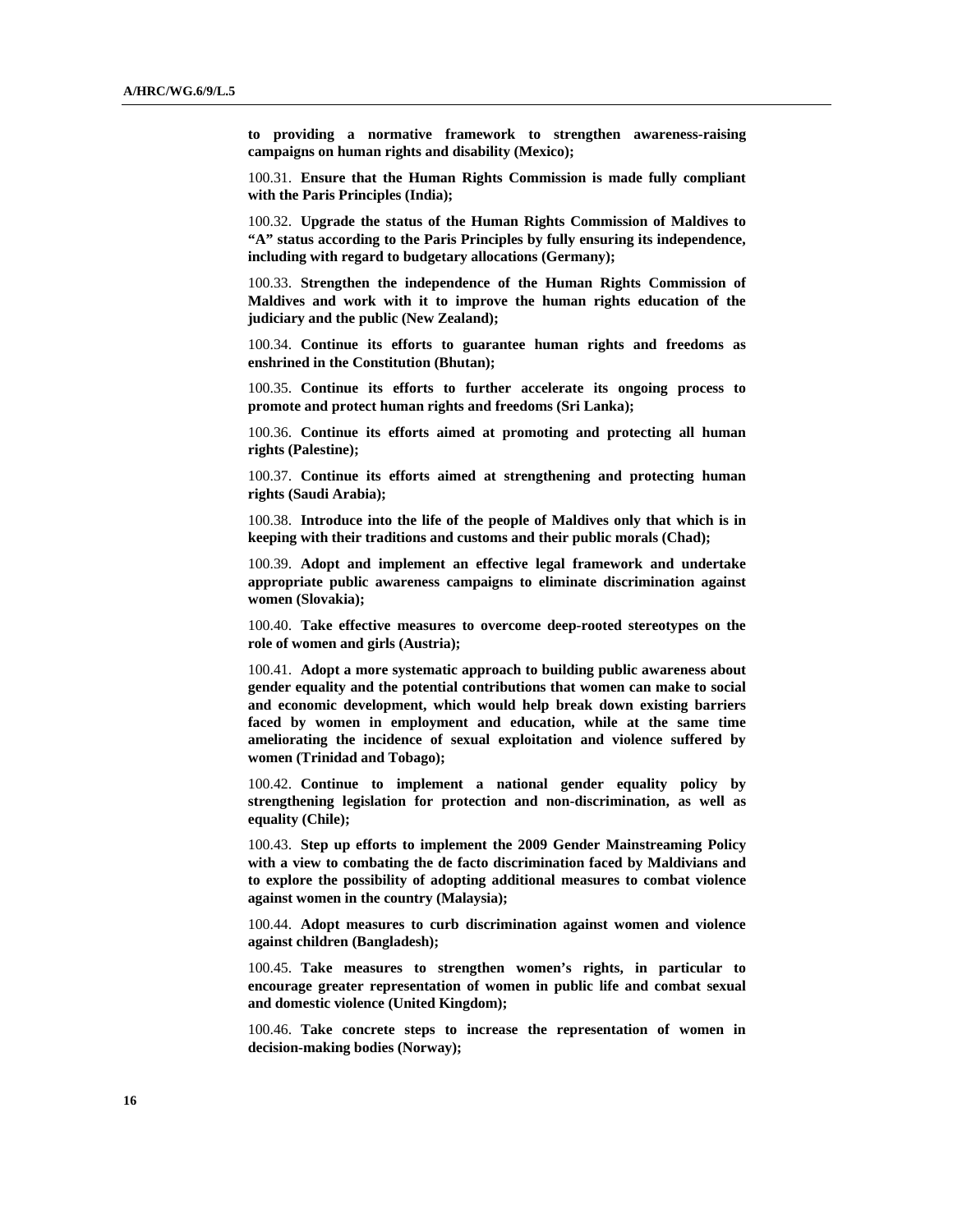100.47. **Speed up the implementation of laws enacted regarding the Convention on the Elimination of All Forms of Discrimination against Women, and enact adequate legislation that can put an end to the violence to which they are subjected (Libyan Arab Jamahiriya)1 ;** 

100.48. **Establish equal rights for all children, regardless of the marriage status of their parents (Bosnia and Herzegovina);** 

100.49. **Make further efforts and take the legislative and administrative measures necessary to eliminate discrimination against persons with disabilities on the ground (Qatar);** 

100.50. **Reconsider the legal status of lesbian, gay, bisexual and transgender people, and consider taking concrete steps to protect them from violence and discrimination (Norway);** 

100.51. **Introduce policies aimed at ending discrimination against individuals on the basis of their gender identity or sexual orientation, and repeal legislation criminalizing homosexuality (Australia);** 

100.52. **Repeal legal provisions which criminalize sexual activity between consenting adults of the same sex (Canada);** 

100.53. **Decriminalize homosexuality and, as a first step, declare a moratorium on the application of penalties (France);** 

100.54. **Take measures to prevent human rights violations based on sexual orientation and gender identity (France);** 

100.55. **Ensure that its new Penal Code is fully consistent with international human rights standards and that it abolishes corporal punishment and the death penalty (United Kingdom);** 

100.56. **Establish a moratorium on State executions with a view to formally abolishing the death penalty, in addition to ratifying the Second Optional Protocol to the International Covenant on Civil and Political Rights (Canada);/establish a moratorium on executions with a view to abolishing the death penalty (Slovenia);** 

100.57. **Consider abolishing the death penalty in the context of the moratorium (Chile);/abolish the death penalty (Austria);/abolish definitively the death penalty and ratify the Second Optional Protocol to the International Covenant on Civil and Political Rights (Spain);** 

100.58. **Take all measures to end the application of cruel, inhuman or degrading penalties such as flogging (France);/abolish criminal penalties that infringe on the physical integrity of convicts, for example, flogging (Austria)2 ;/prohibit the use of public flogging (New Zealand);/abolish corporal punishment, in particular public flogging (Brazil);** 

<sup>&</sup>lt;sup>1</sup> The recommendation as made during the interactive dialogue was "Eliminate any constitutional obstacles which prevent women from holding high offices, and speed up the execution of laws enacted on the Convention on the Elimination of Discrimination against Women, and enact adequate

legislation that can put an end to violence they are subjected to (Libyan Arab Jamahiriya)".<br><sup>2</sup> The recommendation as made during the interactive dialogue was "Abolish criminal penalties that infringe on the physical integrity of convicts, for example, amputation and flogging (Austria)".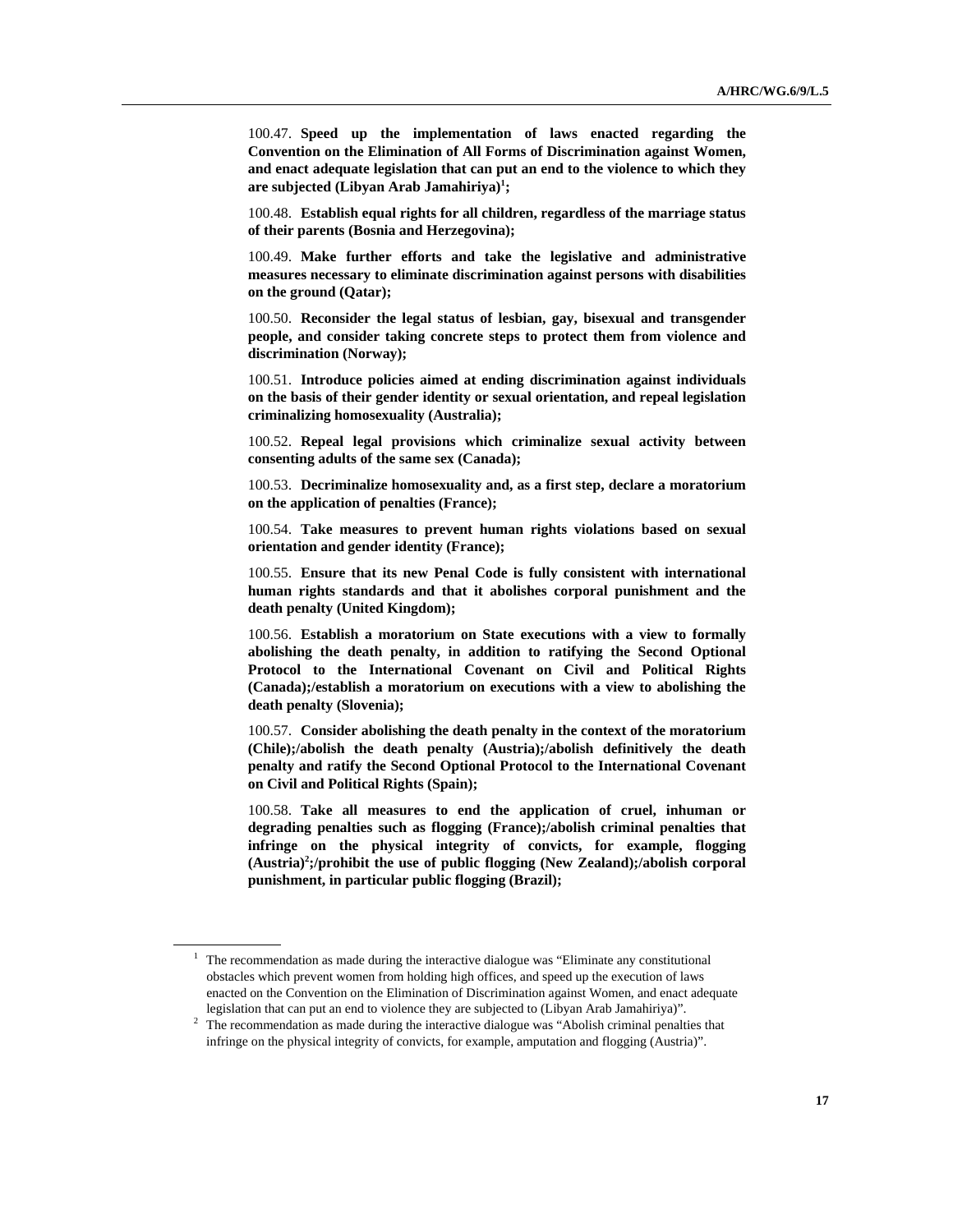100.59. **Work towards eliminating all forms of violence against women (Bhutan);** 

100.60. **Take further steps to address issues of violence against women, including to finalize the Women's Right Bill, the Domestic Violence Bill and the Children's Act, as early as possible, and consider withdrawing its reservation to article 16 of CEDAW (Timor-Leste);** 

100.61. **Take all measures necessary to ensure the elimination of violence and discrimination against women, and review its reservation to the Convention on the Elimination of All Forms of Discrimination against Women with a view to withdrawing it (Sweden);** 

100.62. **Give priority to addressing all forms of violence against women and girls, inter alia, by providing redress and protection services to victims of such crimes (Norway);** 

100.63. **Establish additional mechanisms for protecting citizens against domestic violence, and adopt the provisions that would ensure legal redress for gender-based violence. Important steps in this regard include the expeditious passage of legislation to promote women's rights, prohibit sexual harassment and criminalize domestic violence (United States);** 

100.64. **Ensure that its draft Domestic Violence Bill addresses the investigation, prosecution and punishment of perpetrators of violence against women, and that it is implemented as a priority (New Zealand);** 

100.65. **Intensify awareness-raising and educational campaigns to combat violence against women, and adopt measures to improve women's participation in the decision-making process (Algeria);** 

100.66. **Continue the commendable public campaigns against violence against women and children, and ensure the swift adoption and implementation of the new Bill on Domestic Violence (Austria);** 

100.67. **Continue to improve efforts to combat gender-based violence, and establish a mechanism for protecting abused women (Indonesia);** 

100.68. **Take measures to eradicate traditional stereotypes of women, especially through educational programmes, and enact legislation on domestic violence and all forms of sexual abuse (Netherlands);** 

100.69. **Continue its measures to tackle the problem of violence against women, including domestic violence (Azerbaijan);** 

100.70. **Prioritize legislation on women's rights, sexual harassment, domestic violence and the protection of children against abuse (Australia);** 

100.71. **Consolidate the achievements made, particularly through gender mainstreaming in all fields; grant autonomy to women; and face challenges arising in this regard, particularly the fight against violence against women (Morocco);** 

100.72. **Adopt and implement the draft law on domestic violence referred to in the national report, taking into account the recommendation of the Committee on the Rights of the Child concerning the incorporation of the Convention on the Elimination of All Forms of Discrimination against Women into domestic law (Mexico);**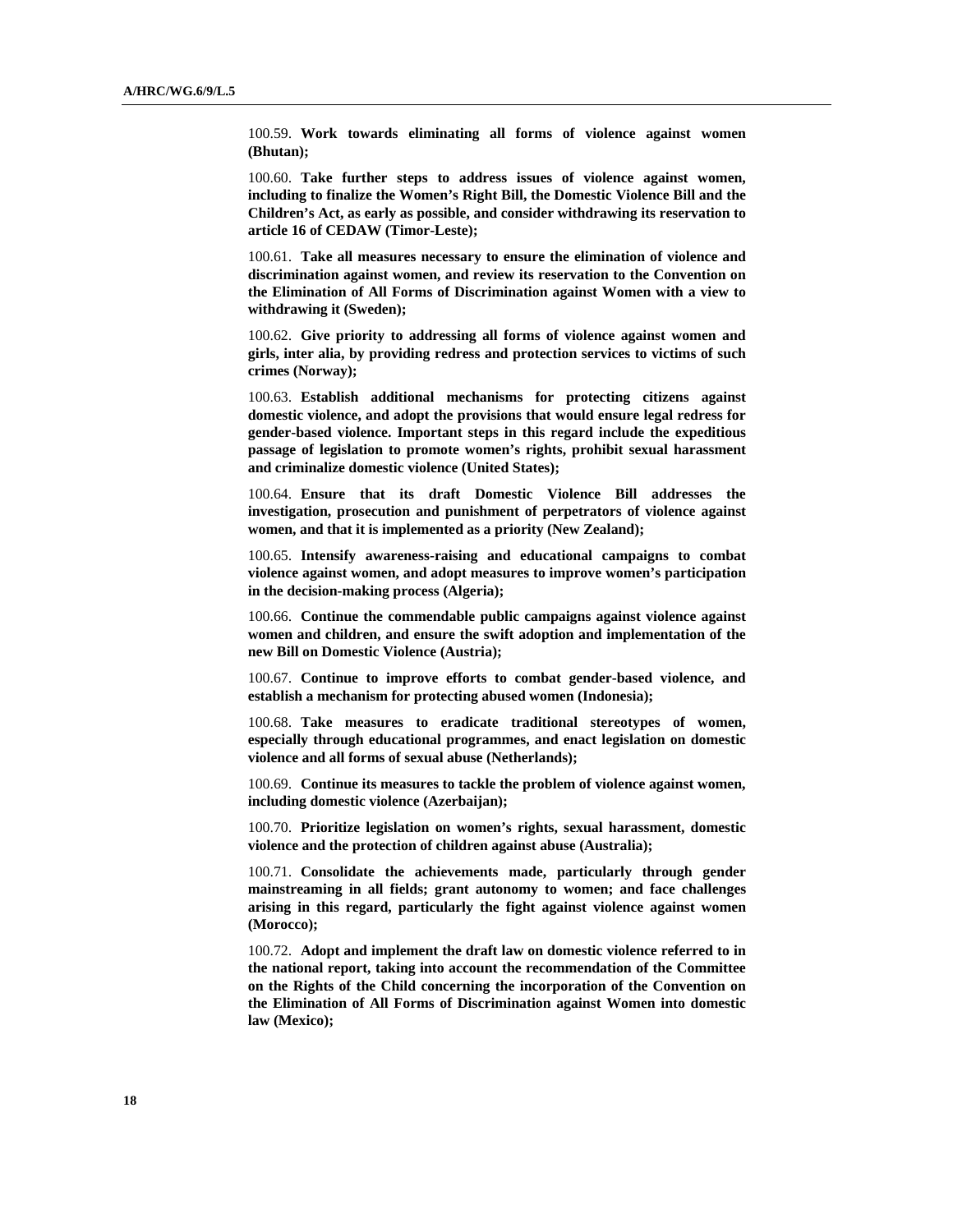100.73. **Increase efforts to address the serious problem of violence against children, including by ensuring full legal protection against the sexual abuse of children (Norway);** 

100.74. **Continue efforts to prevent violence and sexual abuse against boys and girls, and increase its efforts to bring to justice those responsible (Argentina);** 

100.75. **Continue ensuring the promotion and protection of the human rights of children in the country, including through the establishment of appropriate programmes and measures aimed at combating the spread of a culture of violence among Maldivian youth and children (Malaysia);** 

100.76. **Take further measures to strengthen child rights and the child protection system, in particular to prevent sexual and physical abuse, to tackle underage marriage/concubinage and to ensure that children under 18 years are not punished as adults in the judicial system (United Kingdom);** 

100.77. **Enact legislation to criminalize trafficking of persons, and put in place procedures to deal with those people vulnerable to exploitation and trafficking (Indonesia);** 

100.78. **Take effective measures to combat human trafficking, including the adoption of relevant laws (Azerbaijan);** 

100.79. **Implement the United Nations Basic Principles on the Independence of the Judiciary and the Role of Lawyers (New Zealand);** 

100.80. **Continue its efforts to further strengthen the judiciary (Azerbaijan);** 

100.81. **Take concerted steps to build a strong and independent judiciary (United Kingdom);** 

100.82. **Develop a professional code of conduct for judges, and actively support the establishment of an independent bar association (Netherlands);** 

100.83. **Allocate additional resources to provide human rights training for judges in order to enhance their current knowledge of human rights principles (Netherlands);** 

100.84. **Continue efforts aimed at improving access to continuing education and training in the area of human rights for judicial and legal officers, including through bilateral and other engagement with partners, in the light of the expressed need for greater capacity-building and technical assistance in key areas of governance (Malaysia);** 

100.85. **Expedite efforts to enact a Juvenile Justice Act in compliance with the Convention on the Rights of the Child (Ghana);** 

100.86. **Ensure that children in conflict with the law have access to education**   $(Ghana)^3$ ;

100.87. **Strengthen the role of the family in order to protect children from drugs and sexual exploitation, and reduce juvenile delinquency (Qatar);** 

100.88. **Ensure the right to freedom of religion or belief (Brazil);** 

<sup>&</sup>lt;sup>3</sup> The recommendation as made during the interactive dialogue was "Raise the minimum age of criminal responsibility to at least 12 years, and ensure that children in conflict with the law have access to education (Ghana)".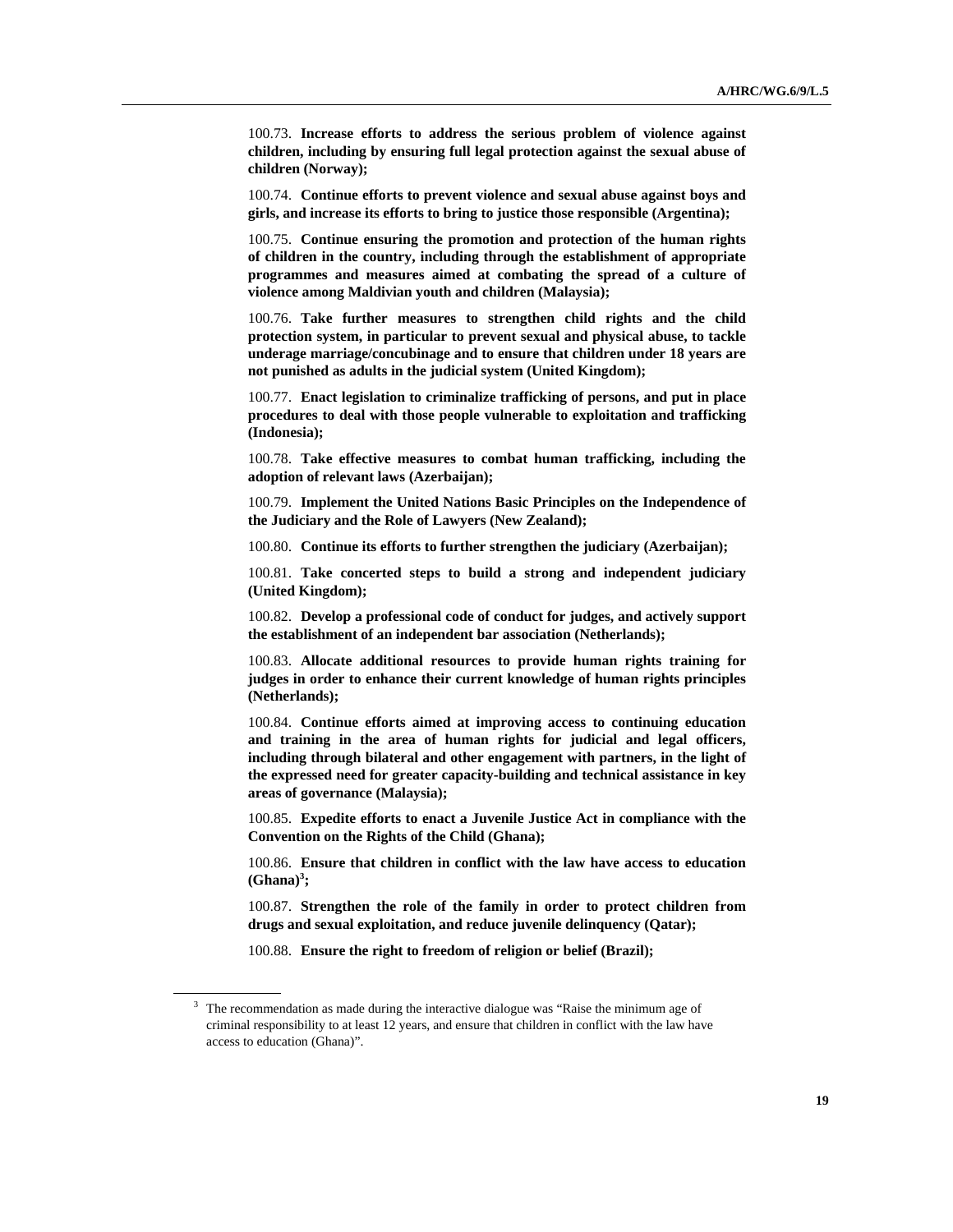100.89. **Include constitutional measures to provide for freedom of religion or belief to all persons residing in the country (United States);** 

100.90. **Amend its legislation to enable the enjoyment and practice of freedom of religion or belief for both citizens and foreigners living in the country (Ghana);** 

100.91. **Take concrete steps to encourage and facilitate open and public debate on religious issues (Norway);** 

100.92. **Take all measures necessary to ensure full respect for freedom of religion or belief and freedom from discrimination on the basis of religion, including by way of allowing non-Muslims to become citizens and withdrawing its reservation to article 18 of ICCPR (Sweden);** 

100.93. **Take all measures necessary to ensure full respect for freedom of expression and to guarantee that journalists can practice their profession freely (France);** 

100.94. **Ensure that all people, including migrants, are allowed to practice their religion or belief freely, including by enacting legislation that explicitly protects the right to freedom of religion or belief (Norway);** 

100.95. **Remove legislation which discriminates against individuals on the basis of their religion or belief (Australia);** 

100.96. **Consider appropriate measures to eliminate discrimination against religious minorities in accordance with international standards (Slovakia);** 

100.97. **Take legislative and practical measures with a view to the realization of the right to freedom of religion and belief (Austria);** 

100.98. **Enact legislation that also allows non-Muslims to acquire Maldivian citizenship (Austria);** 

100.99. **Enact legislation to ensure that all persons may freely exercise their religion in public and build places of worship (Austria);** 

100.100. **Examine the possibility of decriminalizing apostasy and blasphemy**   $(A$ rgentina $)^4$ ;

100.101. **Make the necessary amendments to legislation in order to ensure that communities of all faiths and religions have an equal place in a democratic society (Indonesia);** 

100.102. **Decriminalize apostasy (Austria);** 

100.103. **Create an environment of freedom of the media, and encourage media to project positive images of women and of the equal status and responsibilities of women and men in the private and public spheres (Slovenia);** 

100.104. **Implement legislation, as required under the Convention on the Elimination of All Forms of Discrimination against Women, to end discrimination against women and harassment in the workplace (New Zealand);** 

<sup>&</sup>lt;sup>4</sup> The recommendation as made during the interactive dialogue was "Examine the possibility of repealing the provisions of the Criminal Code, which criminalize apostasy and blasphemy (Argentina)".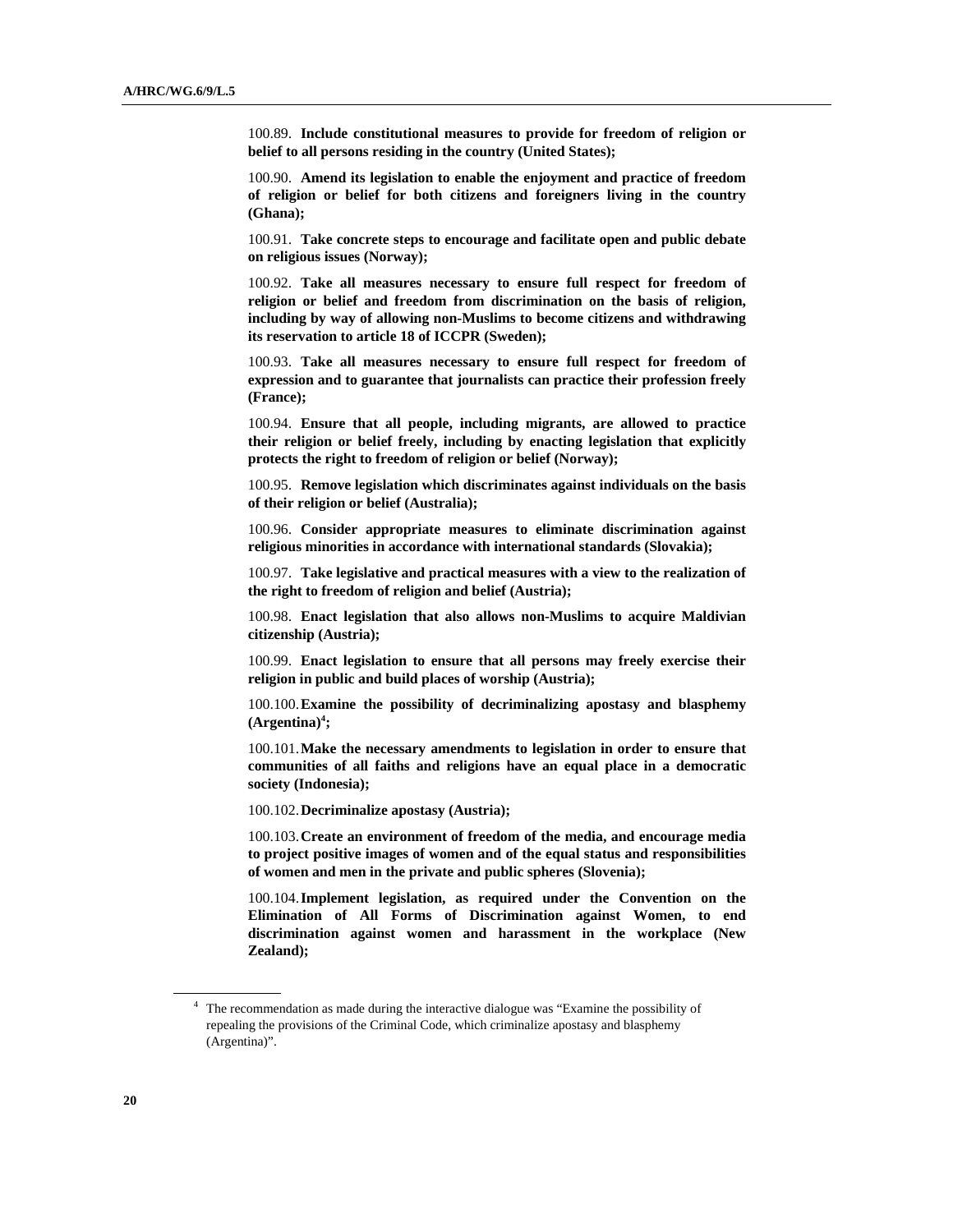100.105. **Continue to effectively implement pro-poor growth and employment creation strategies (Indonesia);** 

100.106. **Increase steps to improve the participation of women in the labour market and in leadership and governance positions in the public and private sectors (Philippines);** 

100.107. **Draft and enact legislation prohibiting and punishing all forms of trafficking in persons, including the forced labour of migrants. Promulgate laws imposing stricter punishments for violations, and hold employers who violate laws accountable and establish a national minimum wage (United States);** 

100.108. **Put in place specific programmes to improve the employment situation, in particular for young people (Algeria);** 

100.109. **Take swift and efficient action to mitigate the adverse effects of the rising cost of housing in Malé through various measures, such as social benefits or microfinance schemes, in order to enhance the enjoyment of the right to adequate housing (Finland);** 

100.110. **Further develop and enhance education (Saudi Arabia);** 

100.111. **Continue the policy of free education for all children, through cooperation and assistance from the international community (Bhutan);** 

100.112. **Continue to apply programmes and measures to guarantee the enjoyment of the right to education and the right to health (Cuba);** 

100.113. **Intensify efforts in improving access to education for students from low-income families (Slovakia);** 

100.114. **Elaborate a strategy for creating more openness and tolerance in the general public for migrants and their rights (Norway);** 

100.115. **Cooperate with other countries that have large communities of migrant workers to find a solution in accordance with international human rights standards (Hungary);** 

100.116. **Continue its efforts to implement its development programmes (Bangladesh);** 

100.117. **Continue to allocate resources for effective poverty reduction measures (Ghana);** 

100.118. **Continue to apply strategies and development plans at the socioeconomic level throughout the country (Cuba);** 

100.119. **Continue its legislative, institutional and socio-economic reforms to provide an effective framework to address gender mainstreaming, violence against women, religious intolerance, particularly with regard to citizenship, freedom of speech, and human trafficking, and focus on the very key question of achieving the targets of the Millennium Development Goals, which will comprehensively address the key question of human rights (Nigeria);** 

100.120. **Give further consideration to enacting legislation and formulating national action plans with concrete goals: to prevent the economic exploitation of and hazardous work by children; and to combat drug abuse, human trafficking and the sexual exploitation of women and children (Japan);**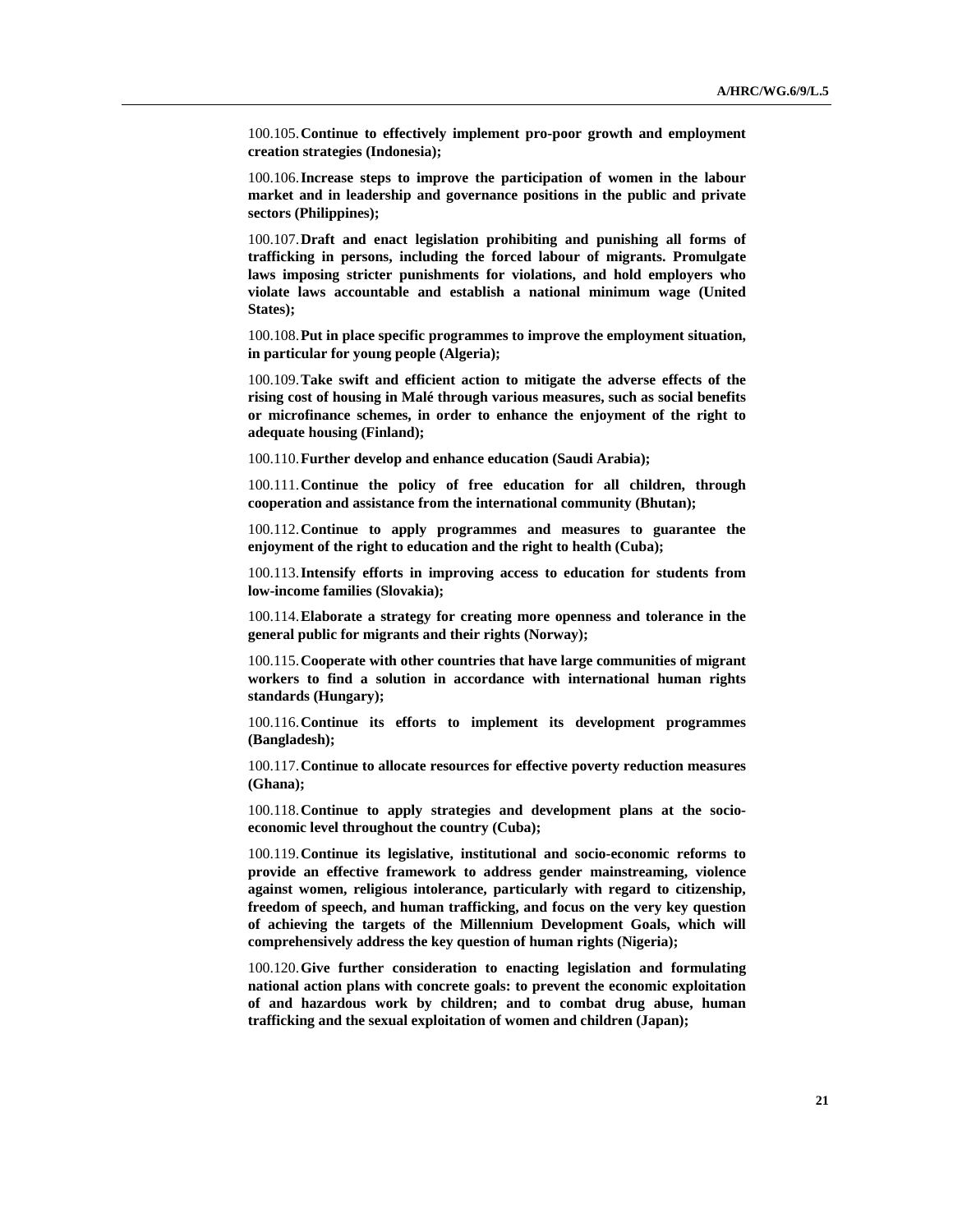100.121. **Seek the support of the Office of the United Nations High Commissioner for Human Rights and the international community in the key areas listed in the report for which capacity-building is required (Jamaica);** 

100.122. **Seek the assistance and necessary expertise of United Nations specialized agencies in building and strengthening institutions to rehabilitate those engaged in drug-related crimes (Qatar);** 

100.123. **Continue to develop and implement its adaptation strategies with assistance from the international community (Bangladesh);** 

100.124. **Take all measures for the purpose of post-disaster reconstruction and adaptation to climate change, with a human-rights-based approach, and carry out consultations with the concerned local communities, giving special attention to women, children and persons with disabilities in this process (Finland);** 

100.125. **Continue consultations with civil society in the follow-up to the review (Austria);** 

100.126. **Give a yearly briefing to the Human Rights Council on the follow-up to the recommendations of this universal periodic review session as a voluntary measure (Hungary).**

101. **All conclusions and/or recommendations contained in the present report reflect the positions of the submitting State(s) and/or the State under review. They should not be construed as endorsed by the Working Group as a whole.**